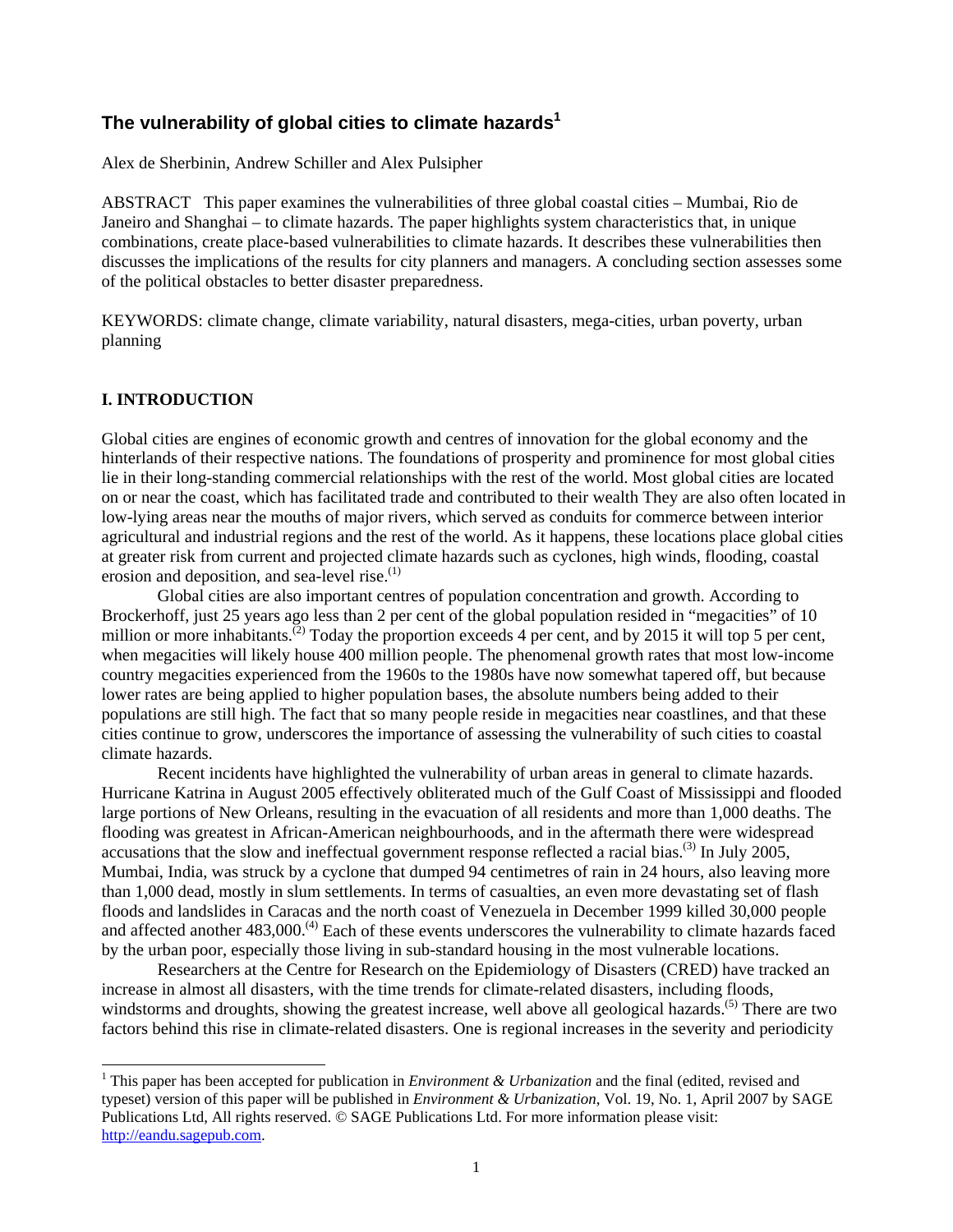of hazard events.(6) For example, in the Atlantic and Pacific cyclone-generating areas, increased sea surface temperatures associated with global warming are responsible for an increase in the intensity and duration of tropical storms (although not necessarily an increase in their frequency).<sup>(7)</sup> The second factor – as alluded to above – is the large and growing proportion of the world's population that is living in cities and towns near the coast or in drought-prone or low-lying areas, and which consequently is exposed to these hazards. Research by McGranahan et al. finds that more than 600 million people (or 10 per cent of the global population) reside in coastal zones of less than 10 metres elevation, and that 13 per cent of them, or 77 million people, reside in megacities.<sup>(8)</sup> This combination of increased hazards and exposure results in greater numbers of disasters that claim lives and cause major economic losses.

The emphasis of climate change policy has largely been on mitigation. As necessary as these efforts are, it is clear that more attention needs to be given to adaptation to the climatic changes that are already underway, and which will be exacerbated by future emissions of greenhouse gases. Rayner and Malone argue that "…*the record and prospects of achieving emissions reductions suggest it would be prudent to expand the repertoire of climate change policies, if only because our past emissions and the timetable for any plausible reduction programme mean climate change is already upon us*."(9) Among other elements, disaster preparedness and management plans are vital components of an adaptation strategy. But to design these, we need a better understanding of which people and systems are vulnerable to what kind of climate hazards; also what makes them vulnerable, and where they are located.

In the following section we briefly describe the vulnerability framework applied in this paper. In Section III, we then apply the framework to an examination of three cities that are particularly vulnerable to multiple climate-related hazards: Mumbai (formerly Bombay) in India, Rio de Janeiro in Brazil, and Shanghai in China (Figure 1). Conclusions from this research are provided in Section IV.



*Note*: The cities included in this figure have populations greater than 5 million. Hazard risk represents a cumulative score based on risk of cyclones, flooding, landslides and drought. *Source*: For cities: CIESIN (2006), *Global Rural-Urban Mapping Project* (GRUMP), alpha version. Data available from http://sedac.ciesin.columbia.edu/gpw/. For hazards: Dilley, Maxx, Robert S Chen, Uwe Deichmann, Arthur L Lerner-Lam and Margaret Arnold (2005), *Natural Disaster Hotspots: A Global Risk Analysis*, World Bank, Washington DC, 132 pages. Data available from http://www.ldeo.columbia.edu/chrr/research/hotspots/coredata.html.

# **II. FRAMING VULNERABILITY**

Vulnerability is the degree to which a system or unit is likely to experience harm due to exposure to perturbations or stress. The concept of vulnerability originated in research communities examining risks and hazards, climate impacts, and resilience. The vulnerability concept emerged from the recognition by these research communities that a focus on perturbations alone (environmental, socioeconomic, technological) was insufficient for understanding the responses of, and impacts on, systems (social groups, ecosystems, places)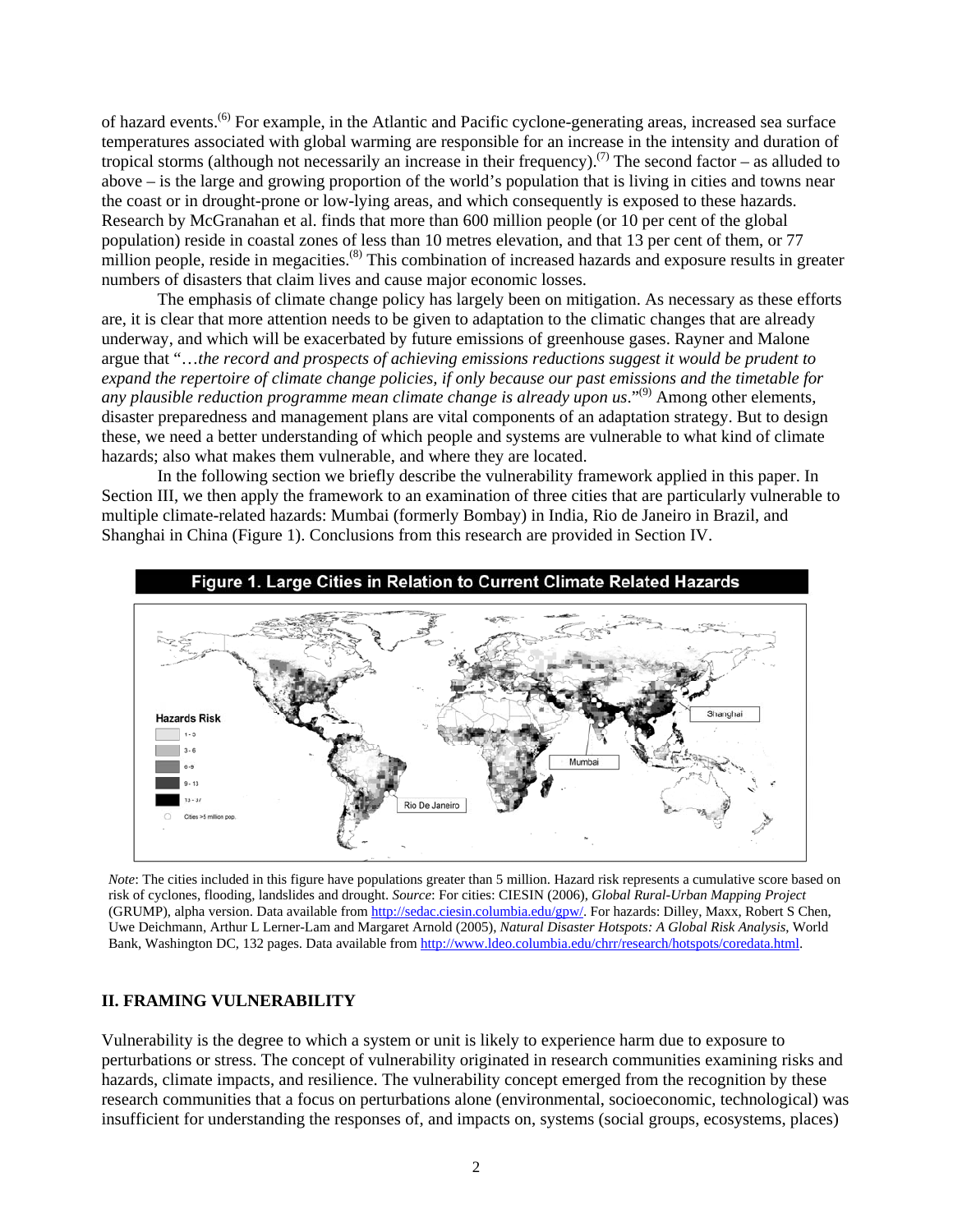exposed to such perturbations.<sup>(10)</sup> With the concept of vulnerability, it became clear that the ability of a system to attenuate stresses or cope with the consequences through various strategies or mechanisms constituted a key determinant of system response and, ultimately, of system impact. A clearer understanding of coping strategies or mechanisms can thus throw light on who and what are at risk from what, and how specific stresses and perturbations evolve into risks and impacts.

Vulnerability in the social sciences is typically identified in terms of three elements: system exposure to crises, stresses and shocks; inadequate system capacity to cope; and consequences and attendant risks of slow (or poor) system recovery. This perspective suggests that the most vulnerable individuals, groups, classes, and regions or places are those that: experience the most exposure to perturbations or stresses; are the most sensitive to perturbations or stresses (i.e. most likely to suffer from exposure); and have the weakest capacity to respond and ability to recover. In this paper, we apply a vulnerability framework, described elsewhere,<sup>(11)</sup> to better understand the vulnerabilities of three megacities to hazards resulting from climate change and variability. The framework addresses the vulnerability of interacting human–environment systems to multiple and synergistic stresses that emanate from within as well as from outside the system.

Within this extended vulnerability framework, there is formal recognition that macroforces – broad-scale environmental and human systems within which the local system resides – come together to affect the local system and, simultaneously, influence the pressures that act upon it. Different pressures across scales come together in various sequences to create unique "bundles" of stress that affect local systems. A major hypothesis holds that when stresses or perturbations emanating from the environment coalesce with those arising from society, significant consequences can result. For example, economic depression reduces society's capability to develop or maintain pre-emptive coping measures to reduce the impacts of drought, such that the co-occurrence of drought and economic depression synergistically enlarges the vulnerability of the system. The risks resulting from such vulnerabilities emerge from multiple sources, and at different scales. These risks cascade through interacting human and environmental systems to create adverse consequences.

We find that the framework provides new insights into vulnerabilities because it considers multiple, synergistic stresses and perturbations on one side of the equation, and multiple, synergistic physical and social characteristics of the exposed system on the other. This enables us to conduct a "gap analysis" that identifies areas of exposure and vulnerability, and points to areas of greatest need for strengthened adaptive capacity and risk management.

#### **III. THE CASE STUDIES**

We examine here three case studies of global coastal cities in light of climate hazards: Mumbai (formerly Bombay) in India, Rio de Janeiro in Brazil and Shanghai in China. Each of these cities has urban agglomerations in excess of 10 million people, the threshold that the United Nations applies to designate a "megacity", and they each represent important national and regional engines of economic development and innovation.

This paper addresses current and future vulnerability to climate hazards. The respective sections provide baseline information on climate in each of the cities. To assess future vulnerability, we use standard sets of climate change and sea-level rise scenarios. Figure 2 provides projected temperature changes by season for reduced emissions ("sustainable path") and increased emissions ("business as usual") scenarios.<sup>(12)</sup> Compared to temperature changes, precipitation changes are considered to be more difficult to accurately model, and therefore are not included here. Projections of sea-level rise due to melting land-based glaciers and polar ice caps range from 0.2 to 0.9 metres by  $2100$ ,<sup>(13)</sup> though recent rapid melting in Greenland and Antarctica suggest that these estimates could be superseded.<sup>(14)</sup> We adopt a common projected sea-level rise of 50 centimetres by 2050, although local variations in land subsidence will affect the relative sea-level rise in each location. $(15)$ 

These global cities are located in very different physical environments, which makes for interesting comparisons. The climate of Mumbai is tropical moist, Rio is sub-tropical wet and dry, and Shanghai is on the border between sub-tropical and warm–temperate. Shanghai is located at the mouth of a major river (the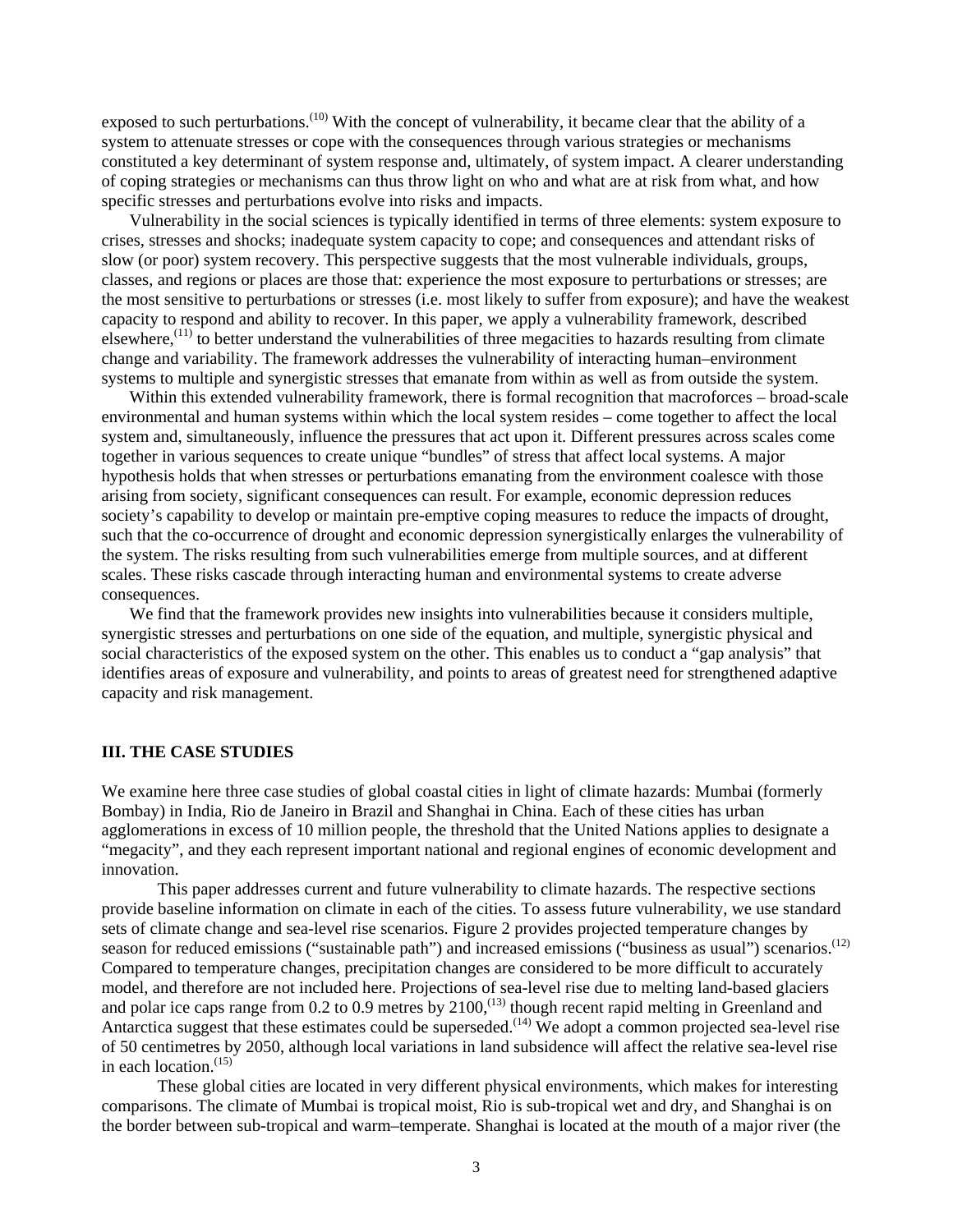Yangtze), and all are coastal cities with significant areas just above sea level. Two of the cities, Mumbai and Shanghai, are subject to hurricane (tropical cyclone) landfalls at least once a year.

We focused on collecting data in the categories shown in Table 1 to explore climate hazard vulnerability for these three global cities. Note that data on stresses and perturbations include both climate and social components, some of which arise endogenously to the system. Likewise, system characteristics include elements of physical geography and built infrastructure, coupled with socioeconomic conditions that include what we term endowments, and coping abilities (both direct and indirect).





*Source*: Goldberg, Richard (2001), Goddard Institute for Space Studies, New York, NY

## **Table 1. Data collected to test the expanded vulnerability framework**

| Stresses/perturbations |                           | System characteristics                 |                            |                           |
|------------------------|---------------------------|----------------------------------------|----------------------------|---------------------------|
| Climate-related        | Temperature<br>increases  | Physical environment<br>Infrastructure |                            | Topography/bathymetry     |
|                        | Extreme<br>rainfall/flood |                                        |                            | Geology                   |
|                        | Drought frequency         |                                        |                            | Current/recent climate    |
|                        | Wind speeds               |                                        |                            | Wetlands/low-lying areas  |
|                        | Sea-level rise            |                                        |                            | Domestic water needs      |
| Socioeconomic          | Population growth         |                                        |                            | Industrial water needs    |
|                        | Economic downturn         |                                        |                            | Sanitation/waste disposal |
|                        | Globalization             |                                        | Endowments                 | Income/poverty rates      |
|                        |                           | Socioeconomic conditions               | Direct coping<br>abilities | Education                 |
|                        |                           |                                        |                            | Health care               |
|                        |                           |                                        |                            | Early warning system      |
|                        |                           |                                        |                            | Evacuation plan           |
|                        |                           |                                        |                            | Disaster management plan  |
|                        |                           |                                        |                            | Appropriate zoning        |
|                        |                           |                                        |                            | Dykes or other armaments  |
|                        |                           |                                        |                            | <b>Building codes</b>     |
|                        |                           |                                        | Indirect coping            | Percent migrants          |
|                        |                           |                                        | (social capital)           | Crime rate                |
|                        |                           |                                        |                            | Single-parent households  |
|                        |                           |                                        |                            | Voter turnout             |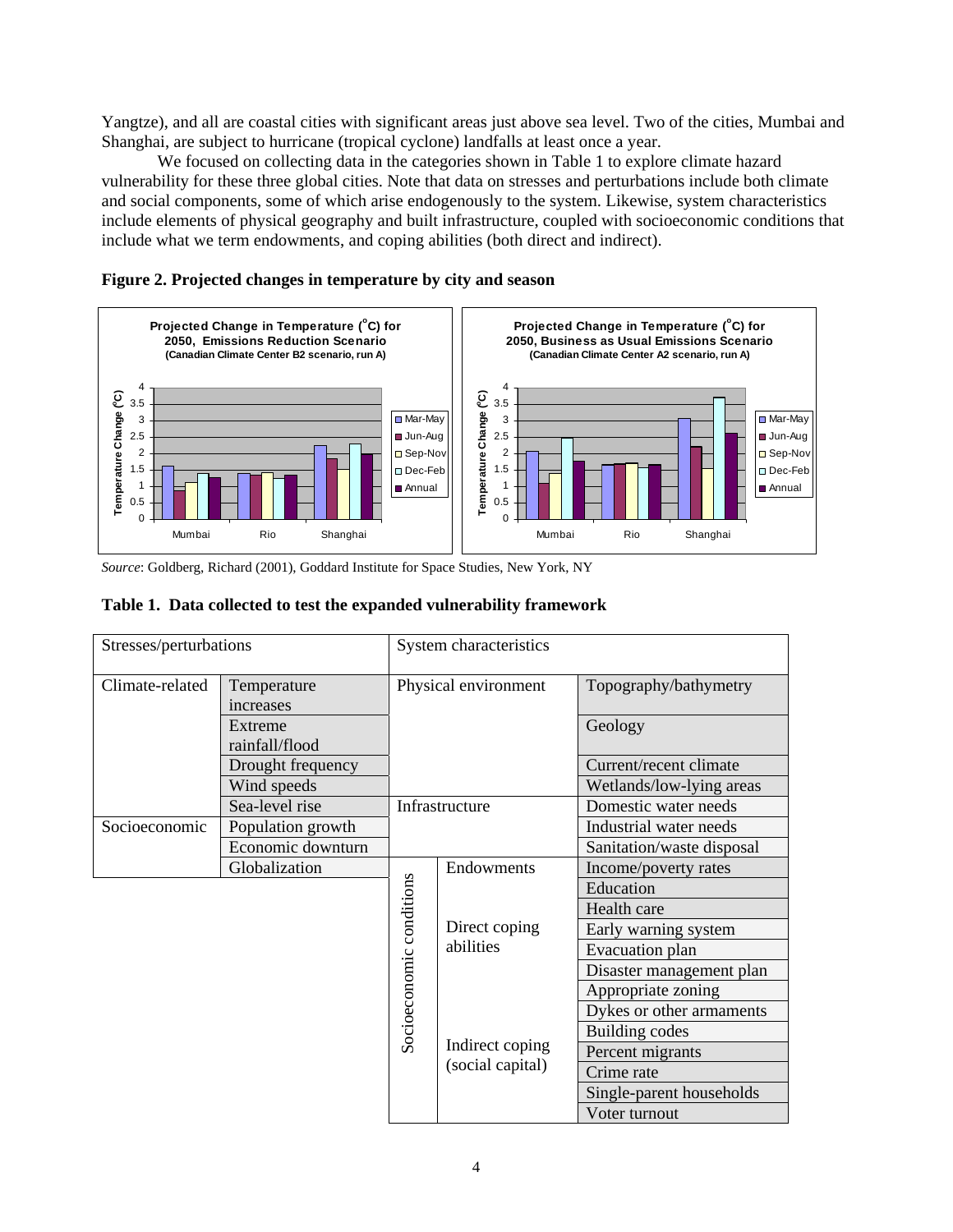|  | Households with secure |
|--|------------------------|
|  | tenure                 |

## **a. Mumbai**

Mumbai is the largest and most economically important city in India. Its 17 million people (1.7 per cent of India's total) contribute roughly 17 per cent of India's income tax and 37 per cent of India's corporate tax annually.<sup>(16)</sup> Mumbai hosts India's largest stock exchange, its largest high-tech centre, the world's most prolific film industry, the world's largest metro-suburban rail system and Asia's largest squatter community. Across the bay from the old city, Navi Mumbai (New Mumbai) is taking shape as the world's largest totally planned city. Unfortunately, with its downtown located on a flood-prone, poorly drained peninsula composed largely of landfill, Mumbai is highly vulnerable to climate hazards, as demonstrated by the extensive monsoon flooding of July 2005 that killed more than 1,000 residents. Among the most vulnerable are the approximately one-half of the city's residents who live in squatter communities, many of which are located in low-lying areas without adequate sanitation or water supplies. Finally, these vulnerabilities are compounded by Mumbai's location on several seismic faults, as well as its unsanitary methods for raw sewage and industrial waste disposal into the waters and air surrounding Mumbai.

### i. Physical environment

The Portuguese were first attracted to Mumbai, known then as Bom Bahia ("good bay" in Portuguese), for its excellent harbour and the opportunities for trade with several communities on islands within the harbour. The British gained control of Mumbai (then Bombay) from the Portuguese in 1661 and, as trade and population increased, the need for additional land led to the filling in, between 1784 and 1845, of the shallow waters and tidal mudflats connecting the original seven islands with rock and dirt from the island's own hilltops. Today, most of Mumbai city centre, which includes the stock exchange, the main train stations and train lines, and numerous high rises, is located on landfill. The inland suburbs, where most of the population now lives, are located at higher elevations. However, much new settlement (industrial, residential and commercial) has occurred along the coastal areas of Greater Mumbai, which are low lying and flood prone. $(17)$ 

Mumbai's climate is tropical, with temperatures ranging between 16 and 33°C. Temperature and rainfall are strongly affected by the Indian monsoon, which normally starts in June and ends around the middle of September. Approximately 2,500 millimetres of Mumbai's 2,700 millimetres of annual rainfall comes at this time, with flooding common when spells of heavy rainfall coincide with high tides or storm surges. On 26 July 2005, the city received an unprecedented 944 millimetres of rainfall in a 24-hour period, resulting in the most devastating floods in recent history.

### ii. Built environment

Mumbai has a diverse built environment with unique combinations of urban problems associated with its drainage system and its squatter communities, including building collapses, likely future water shortages and poor sewage disposal.

**Drainage**. Most landfill areas (i.e. most of the old city) are prone to flooding during the monsoon, especially when heavy rains combine with high tides or storm surges. Even in wealthy areas, drains are often blocked by trash and debris, and monsoon flooding often shuts down Mumbai's commuter rail lines, which are among the most heavily used in the world.<sup>(18)</sup> Flooding of this type would likely increase with sea-level rise, necessitating major upgrades in the drainage systems and possibly an elevation of major rail lines. Projects are already underway to upgrade the drains that run alongside the rail lines and to demolish squatter communities also situated alongside rail lines that contribute to clogged drains. However, this work was not designed with sea-level rise in mind. A national study ranking India's coastal zones according to their vulnerability to sea-level rise found Mumbai to be the most likely to experience damage.<sup> $(19)$ </sup>

**Squatter communities**. It is estimated that 55 per cent of Mumbai's population lives in squatter communities, locally referred to as slums, roughly half of which are severely dilapidated. Many squatter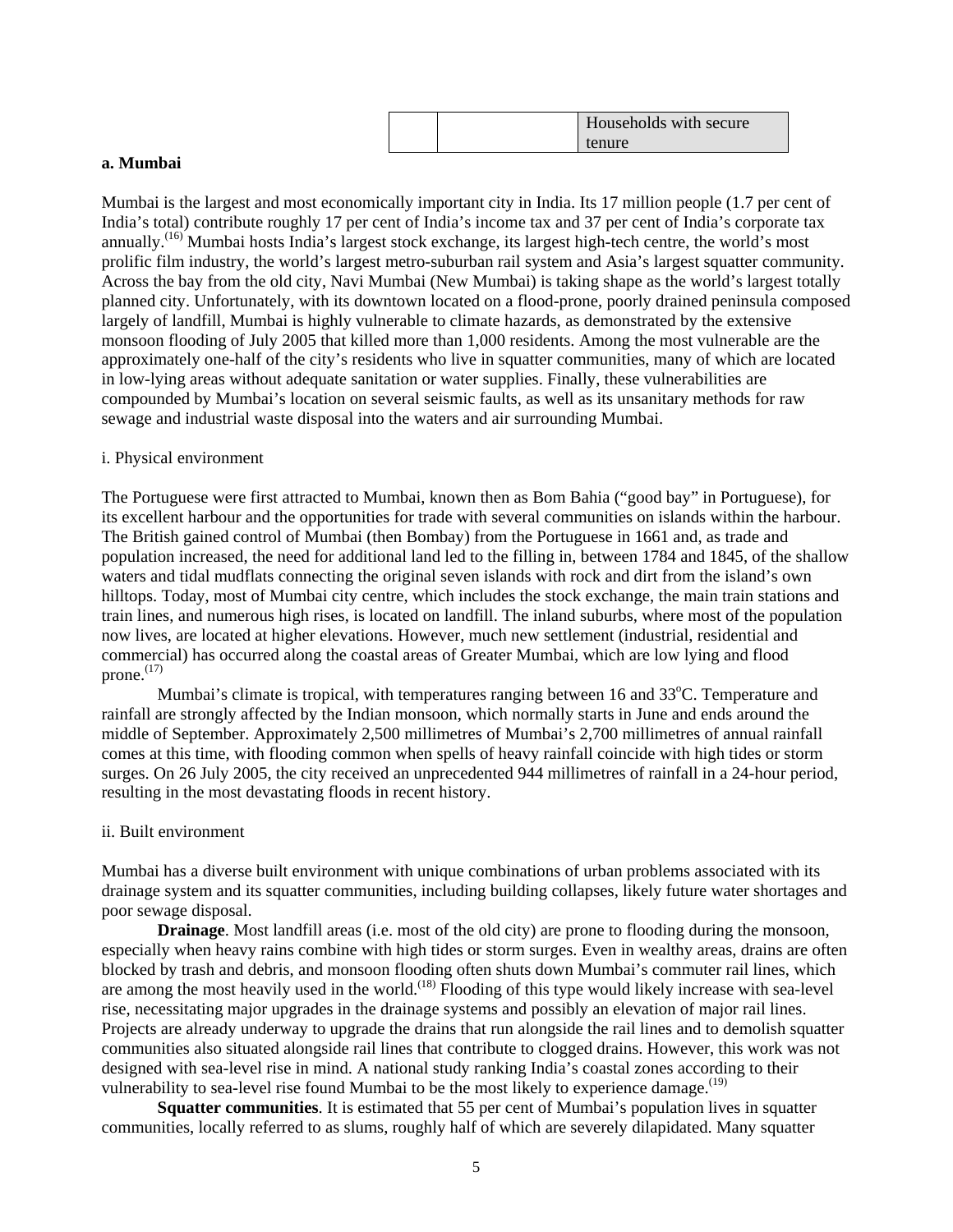structures are single storey and built of salvaged materials. Nevertheless, population densities for roughly one-half of Mumbai's squatter communities are estimated to be as high as 94,000 people per square kilometre, making it one of the most densely settled districts in the world. Mumbai's squatter communities suffer from inadequate access to potable water and sanitation, with the World Bank estimating that 170 persons depend on each public latrine in these areas, and that one-third of the 35,000 latrines in Mumbai are out of service.<sup>(20)</sup> As demonstrated in July 2005, even without sea-level rise, many squatter communities in Mumbai are already frequently flooded, as they are often located in low-lying coastal areas and along stream banks. Flooding is common even on the higher ground in Mumbai's squatter communities, as the large amount of refuse and debris in these areas tends to clog storm sewers, causing a backup of water that would otherwise run off or find its way into storm drains.<sup>(21)</sup> Landslides are another threat to squatter communities that are near or on the few hillsides in the city.

Historically, Mumbai authorities have dealt with the problems caused by squatter communities by demolishing them and forcibly relocating the inhabitants to new areas in the suburban fringe. Increasingly, non-governmental organizations (NGOs) are organizing to meet the needs of squatter dwellers for better access to sanitation and water, but their efforts are still limited in scope and their impact is quite small, especially with regard to some of the squatter communities most vulnerable to sea-level rise and flooding. This is because funding from the Indian government cannot be used in violation of zoning regulations that prohibit residential development in coastal areas.<sup>(22)</sup> While, in theory, restricting coastal zone settlements reduces settlement in vulnerable areas, in practice this has not deterred such settlement and has merely stalled efforts to make these areas less susceptible to damage and loss of life.

**Drinking water/potable water capacity**. Mumbai's water supply consists of several artificial rainfed lakes located in the suburbs to the north of the old city. Their location on hills makes them less susceptible to impacts from sea-level rise, although their dependence on local rainfall (as opposed to canal systems or piping from other regions) means that increasing rainfall variability could threaten local supply. The World Bank's Bombay (Mumbai) Water Supply and Sewage Disposal projects, which were implemented between 1975 and 1995, increased the city's water supply from 984 to 2,460 million litres per day.<sup>(23)</sup> Yet, according to the Mumbai Metropolitan Region Development Authority, as of 1995 demand still outstripped supply by 23 per cent, and they have projected that total demand will exceed 7,940 million litres per day by  $2011$ .<sup>(24)</sup> Antiquation, leaking and partially unmetered water delivery are cited by the World Bank as major problems holding back improvement of the city's water system.

**Pollution**. Both air and water pollution have been identified as major problems in Mumbai. The World Bank describes Mumbai's air pollution as "severe" and, with regard to Mumbai's water pollution, states that "…*about 75 per cent of all sewage is untreated and discharged to local waterways and coastal*  waters, causing extensive environmental hazard."<sup>(25)</sup>

#### iii. Socioeconomic conditions

**Endowments**. While Mumbai has by far the largest concentration of wealth in India, it is unevenly distributed within the city. Per capita income, adjusted for purchasing power parity, is estimated to be three times the Indian average, or equal to US\$ 6,600,<sup> $(26)$ </sup> yet income distribution in the city is a major problem. In 1989, 62 per cent of households in the Mumbai Municipal Region (MMR) earned less than US\$ 120 per month, and one-quarter of all households in the area were below the US\$ 48 per month poverty line.<sup>(27)</sup> The unemployment rate is close to 15 per cent.<sup> $(28)$ </sup> In 2001, the urban agglomeration's population was 16.4 million, and it is now estimated to be 17.7 million. By 2011, these figures are projected to rise to 22.4 million, with 12.9 million in the old city and its immediate suburbs, and 9.5 million in the rest of the MMR.

**Direct coping**. Mumbai is the headquarters for the State of Maharashtra Disaster Management Plan. An emergency operations centre (central control room) in Mumbai is the main hub for a network connected to a variety of sophisticated technologies aimed at emergency planning and disaster management. Multihazard response plans, financed by the UK's Department for International Development, are also in place in Mumbai as well as in six other centres across the state. There are multi-hazard response plans in place for each district, including risk assessment and vulnerability analysis with reference to earthquakes, floods and cyclones, epidemics, road accidents, fires, and chemical and industrial disasters. These systems also contain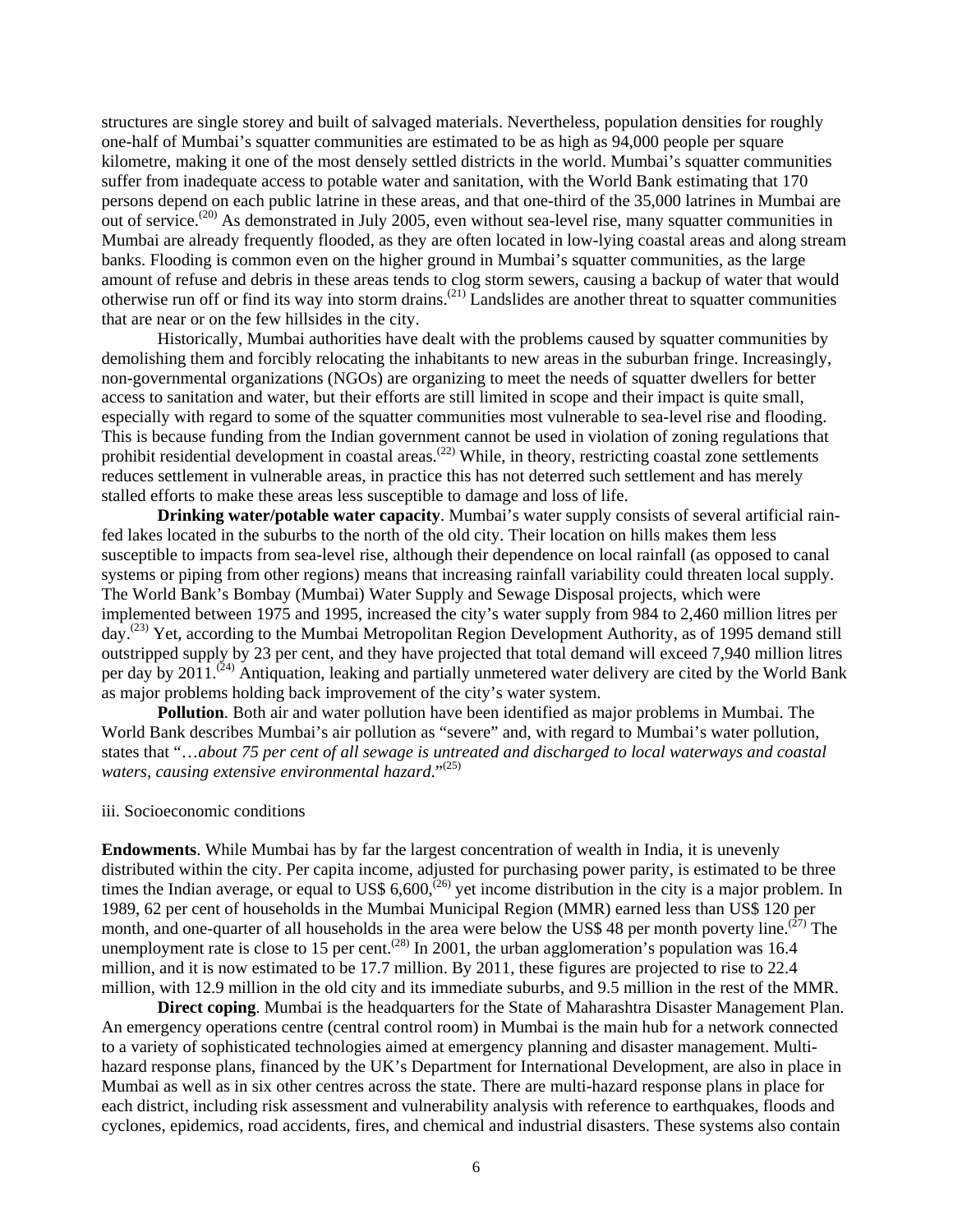a multi-hazard response structure, capability analysis, inventory of resources, mitigation strategies, and a directory of personnel and institutions in the districts with their contact addresses, telephone and fax numbers.<sup>(29)</sup> Revi laments, however, that despite identifying flood risks and pinpointing vulnerable slums, no systematic action has been taken in the five years since the plan's development to mitigate the risk.<sup>(30)</sup> Moreover, the ongoing landfill projects of various Mumbai development authorities suggest that a prevention-oriented approach to disaster avoidance and reduction is lacking.

Regulations are in place that prohibit the location of new industries in the old centre city. This has been done in order to reduce congestion and pollution, and to discourage further dense settlement in this old portion of the city that has an antiquated built environment. These regulations have an added and, as yet, unappreciated benefit of decreasing settlement on landfill areas that are susceptible to flooding and potential shifting due to sea-level rise and increased storm frequency. However, some of the new settlements to which industries and people are being relocated are also in low-lying coastal areas that may be similarly susceptible to sea-level rise and storm surges.

**Indirect coping.** Despite its many chaotic qualities, Mumbai is socially highly organized, a quality that mitigates some of the city's vulnerability to natural hazards. The internationally known squatter organization, the National Slum Dwellers Federation (NSDF), is based in Mumbai. The NSDF received the prestigious Scroll of Honour from the United Nations Human Settlements Programme for its work in the collective design and construction of low-cost houses and toilets, improving environmental sanitation in ways that can help mitigate the disease impact during and after flooding.<sup>(31)</sup> The NSDF has more than 90 housing projects that are either built or underway, providing housing for more than 35,000 households.<sup>(32)</sup> The NSDF and similar organizations in Mumbai have built strong partnerships between poor communities, NGOs and various levels of government.<sup>(33)</sup>

Despite the existence of slum federations, Revi decries the "institutionalization of disparity" in Mumbai, citing a decline in the quality of law enforcement and justice institutions and a rise in organized crime and terror networks. He cites the income disparity, one manifestation of which is the over-priced land market that contributes to the spread of informal settlements, as a significant vulnerability.<sup> $(34)$ </sup>

Another important aspect of Mumbai's social support system is the city's ability to garner resources from abroad. As the wealthiest and most cosmopolitan city in India, and as the centre of India's film industry (the world's largest in terms of output), Mumbai looms large in the minds of Indians living abroad. This community is recognized throughout India as a key to the country's overall development, and Mumbai's unique ability to broadcast its problems and needs to this community abroad may prove an important factor in reducing the impacts of climate hazards on the city. This may be especially true in the case of dramatic perturbations, such as sea-level rise and associated flooding, which could threaten Mumbai's status as the leading city of India.

iv. Likely future climate hazards and overall vulnerability assessment

The Canadian Climate Centre's A2 (business as usual) and B2 (sustainable path) scenarios predict an average annual temperature increase of 1.75 $\degree$ C and 1.25 $\degree$ C, respectively, by 2050 (Figure 2). This increase is similar to that predicted for Rio but lower than the increases in New York or Shanghai. Mumbai is predicted to have an average annual decrease in precipitation of two per cent for the A2 scenario and an increase of two per cent for the B2 scenario. The predicted sea-level rise of 50 centimetres by 2050 could prove seriously damaging for Mumbai.

**Potential impacts of precipitation extremes**. The A2 (business as usual) scenario may engender water shortages in Mumbai, given the city's complete dependence on locally stored rainfall for its water supply. The fact that both scenarios predict a decrease in rainfall during the first part of the year (January– August) suggests that droughts will become more common in the MMR, although predicted reductions during the monsoon season are less dramatic. Furthermore, both scenarios show an increase in rainfall from September to November, which may mitigate water shortages from reduced monsoons. If droughts do increase in severity, this could trigger migrations from surrounding agricultural areas (a common occurrence during drought years), which could tax the city's resources in the context of multiple climate change impacts.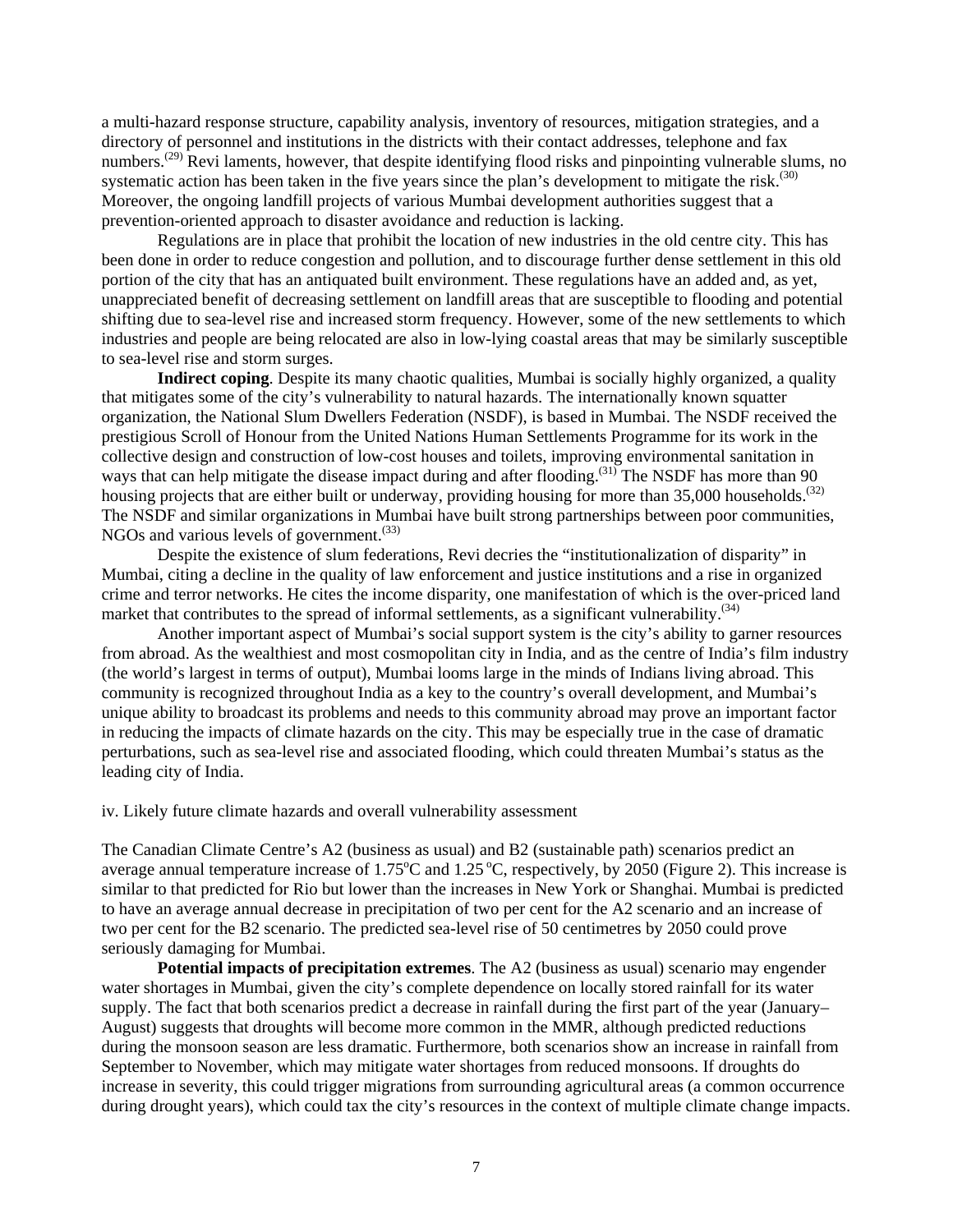**Coastal/marine issues**. A 1996 TERI study put the cost to Mumbai of a one-metre sea-level rise at US\$ 71 billion.<sup>(35)</sup> The study concluded that US\$ 24 million invested in protection against sea-level rise would reduce the economic impact by about US\$ 33 billion dollars. The predicted rise in sea level of 50 centimetres, together with storm surges, would render uninhabitable the coastal and low-lying areas where many squatter communities are located. Moreover, shifting would likely occur in the sub-surface of the landfill areas, resulting in many buildings becoming uninhabitable due to structural instability. Mumbai's landfill areas contain a mixture of high value commercial properties, such as the stock exchange, important public facilities, such as the main train stations and train lines, numerous high value residential high-rises and a number of squatter communities. The few hills, formerly islands, that were not levelled to create the landfill that the majority of the city was built on, comprise mostly upscale residential areas long-prized for their relative immunity to flooding. These areas lack the commercial potential to take up slack should the landfill areas go into decline. However, provided that sea-level rise occurs gradually, and is recognized early enough, Mumbai might be able to mitigate damage, perhaps by shifting much of the old city to the adjacent suburbs or to Navi Mumbai.

**Overall vulnerability**. What emerges from using the extended vulnerability framework is the identification of a set of stresses and perturbations that collectively converge to create great "stress bundles" for Mumbai. An example is the convergence of extreme rainfall and floods. Mumbai's various characteristics of topography (flat), geology (unconsolidated fill material), numerous wetlands and flood-prone areas, the city's building conditions (not meeting building codes, squatter dwellings, previously flood-damaged buildings), poor sanitation and poor waste treatment and removal capabilities together create a particular "bundle" of stresses that "collides" with the set of socio-environmental conditions of Mumbai, such that vulnerabilities emerge for the system.

In addition, a "stress bundle" composed of population (large and growing), projected sea-level rise, and economic stresses converge to create some particularly problematic issues for Mumbai. This is because of a set of characteristics for Mumbai that include the lack of dykes and other coastal armaments for dealing with sea-level rise, weak disaster preparedness at the scale of sea-level rise, building conditions (not meeting building codes, squatter dwellings, previously flood-damaged buildings), and low incomes that do not allow the city to improve building conditions to the level required, nor to better develop and fund disaster preparedness. Mumbai is thus facing threats that local authorities have very little ability to control, dampen or mitigate. This suggests that a reinforcing spiral could emerge for this set of issues, where increasing population comes together with sea-level rise and a stressed economy to further damage already weak buildings, undermine efforts to improve disaster preparedness and build coastal armaments; and these, in turn, further erode the economy while sea-level rise marches on. Mumbai's informal coping capacities, as a result of notably strong social networks and cooperation, emerge as important parts of Mumbai's resistance and resilience in the face of stresses. These informal coping systems are expected to help reduce vulnerabilities to some degree for both sets of issues that emerge from this preliminary analysis. Yet, by themselves, these informal coping capacities appear quite inadequate to meet the challenges from climate hazards and population size and growth that now face Mumbai.

Mumbai's overall vulnerability appears to be high. While the city is relatively prosperous compared to the rest of India, and it does have an elaborate disaster management plan in place, the challenges posed by climate change, especially flooding and sub-surface shifting in landfill areas, are unlikely to be met effectively. In particular, sub-surface shifting of the type that Mumbai might face could well overwhelm the adaptive abilities of any city, and particularly one with some of the other critical issues that Mumbai now faces.

### **b. Rio de Janeiro**

Rio de Janeiro is a city of just over 10 million people located on the southeastern coast of Brazil, and covers an area of 1,171 square kilometres. Guanabara Bay, where Rio is situated, faces almost due south. Rio is the second most populous city in Brazil, after São Paulo, and ranks second only to São Paulo in industrial production. This erstwhile capital of Brazil is known for its beautiful beaches and the granite hills that rise dramatically from sea level to more than 1,000 metres. Yet Rio faces significant environmental sustainability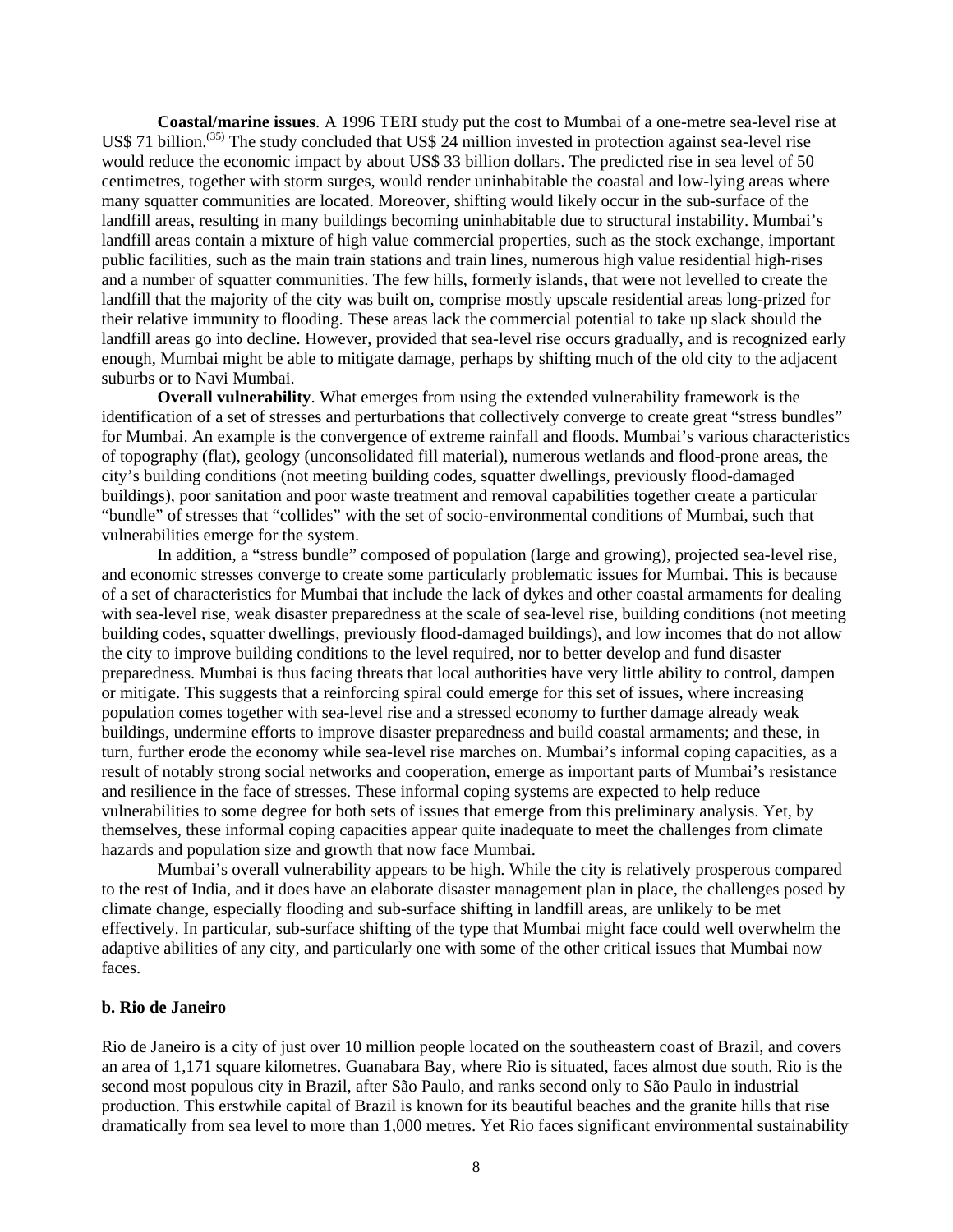challenges stemming from unregulated settlement in hazardous areas, sewage disposal and industrial wastes. These will be exacerbated by potential climate changes.

#### i. Physical environment

Rio's dramatic topography has made it more prone to certain types of hazard. When the Portuguese discovered Guanabara Bay in 1501, the coastal mountains were carpeted in thick Atlantic rainforest. As this protective covering has been progressively stripped away to make room for settlements, the thin soils have become prone to landslides, and the granite and gneiss bedrock has been left exposed to weathering, making it more prone to decomposition and erosion.

The coastline in this area was characterized by lagoons, estuaries and low-lying coastal marshes, many of which have been filled in. The flat topography of low-lying areas, combined with a lack of drainage, has continued to result in flooding during the summer rainy season (January–March). The few remaining lagoons, mangroves and marshes have been affected by sedimentation, reducing their absorptive capacity during extreme rainfall events. Ninety per cent of mangroves surrounding Guanabara Bay have been removed, and intense sedimentation has resulted in the need for dredging to maintain shipping lanes. Rio's beaches, a major tourist asset, are subject to intense erosion during storms (with up to five metres recession), but usually recover quickly through the deposition of sand laterally along the coast.<sup>(36)</sup> Significant resources are also expended on beach nourishment following intense erosion.

The climate in Rio is moderated by the coastal effect, its southern exposure, and the mountain ranges to the north. The mountain ranges block cooler northeasterly winds during the winter months and enhance orographic precipitation during the summer months, when winds are predominantly southwesterly. Rio experiences wet summers (December–March), with an average temperature range of 24–26°C, and dry winters (June–September), with an average temperature range of  $20-22$ °C (Figure 3). Maximum temperatures rarely exceed 42°C. From year to year, precipitation ranges between 1,200 and 1,500 millimetres, and evaporation between 800 and 1,200 millimetres.

Rio has never been impacted by tropical cyclones, although this may change. The first recorded South Atlantic hurricane reached land in the state of Santa Catarina in March 2004, suggesting that what was once thought to be a meteorological impossibility is no longer so, with global warming-induced increases in regional sea surface temperatures.(37) The city receives a strong El Niño–Southern Oscillation (ENSO) signal, and during El Niño years the city receives higher then normal precipitation during the summer months. During one recent El Niño year, 1988, the city was affected by severe floods as a result of two intense periods of rainfall in early February that produced a total of 480 millimetres of rain, one-third the annual total rainfall.

#### ii. Built environment

Rio's peculiar geography, and the circumscribed nature of suitable building sites, has spawned two kinds of response. One is the construction of high-rise apartments close to the coastline (e.g. Copacabana, Ipanema and Leblon) and in flood-prone areas further inland; the other is unregulated construction on steep slopes, particularly on the Tijuca mountain range. The unregulated construction of *favelas* (shanty towns) has a long history, and stems from the invasion of both private and public urban lands by poor urban squatters who become de facto (and in some cases de jure) owners of plots of land.(38) Many *favelas* have evolved over time from ramshackle collections of wooden shacks lacking even the most basic amenities to organized communities of largely concrete housing with cemented walkways, electricity, plumbing, sewerage and other services.

Although *favelas* have always suffered during rainy seasons, the paving of walkways has had the effect of increasing runoff to the point where water is often ankle or knee deep between the houses. Runoff from communities on steep hillsides, including Petropolis and *favelas* on the Maciço da Tijuca massif, are channeled down cemented and quasi-natural watercourses to the narrow coastal lowlands, where they join canals whose limited flow capacity causes frequent flooding. By contrast, the Baixada Fluminense, a large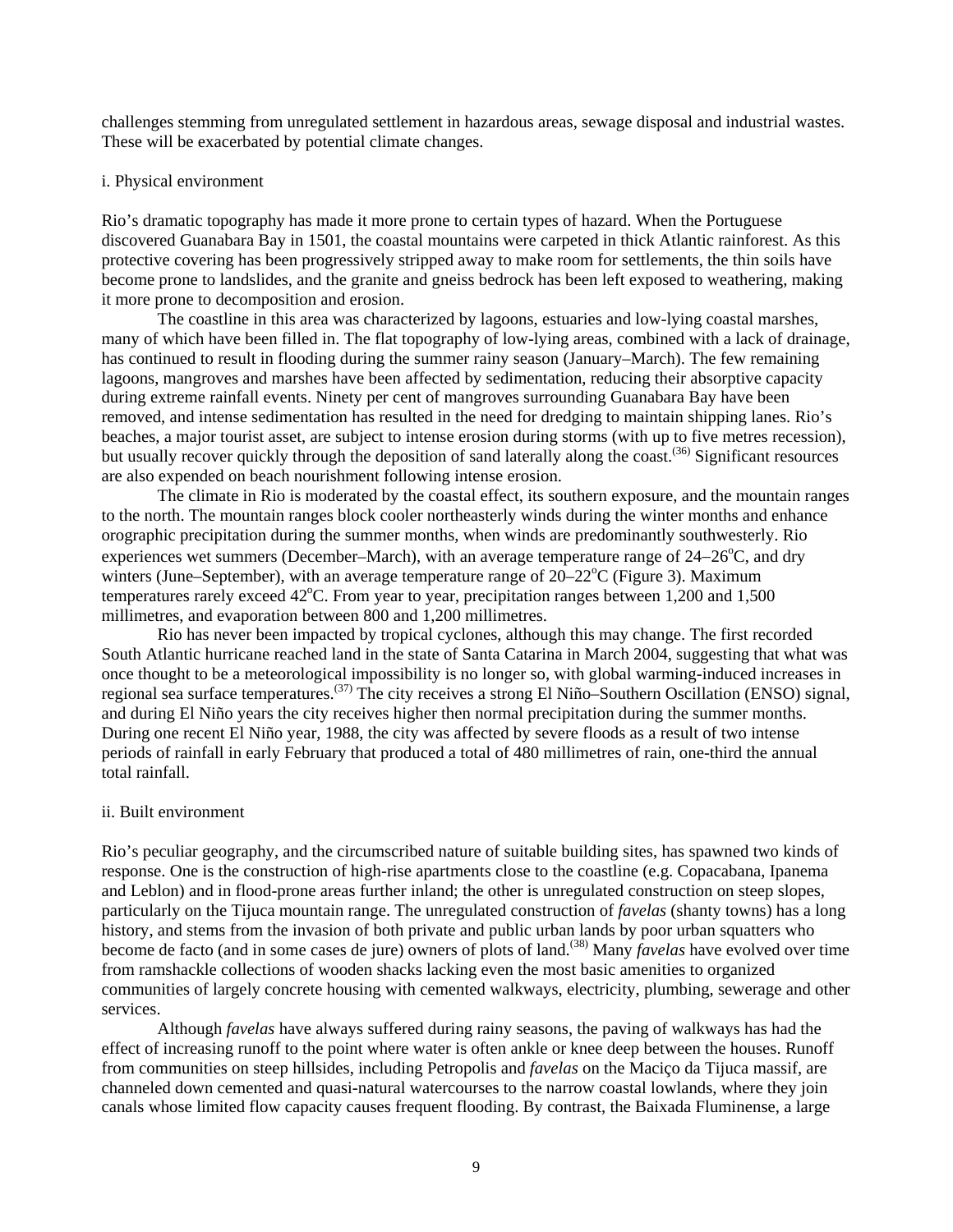marshy lowland somewhat removed from the steeper parts of the city, has had reasonably adequate drainage since the  $1930s$ .<sup>(39)</sup>



**Figure 3. Temperature (top) and hydrographs (bottom) for Rio de Janeiro** 

precipitation is greatest in April and December, whereas potential evapo-transpiration greatly exceeds rainfall from June through August (the southern hemisphere winter months).

*Source*: Instituto Nacional de Meteorologia (INMET)

In terms of services, the city has a reasonably clean and reliable water supply that is piped in from rivers in the state of Minas Gerais to the north. Over 84 per cent of the population is supplied with water. Eighty-three per cent have their own sanitary installations. Ninety-four per cent of the population has access to electricity supply at home. Electricity is largely generated by Brazil's major hydroelectric facilities, which supply 92 per cent of the country's electricity needs. A drought in 2001 led to electricity shortages throughout the country, and consumers in Rio de Janeiro were ordered to cut consumption by 20–25 per cent.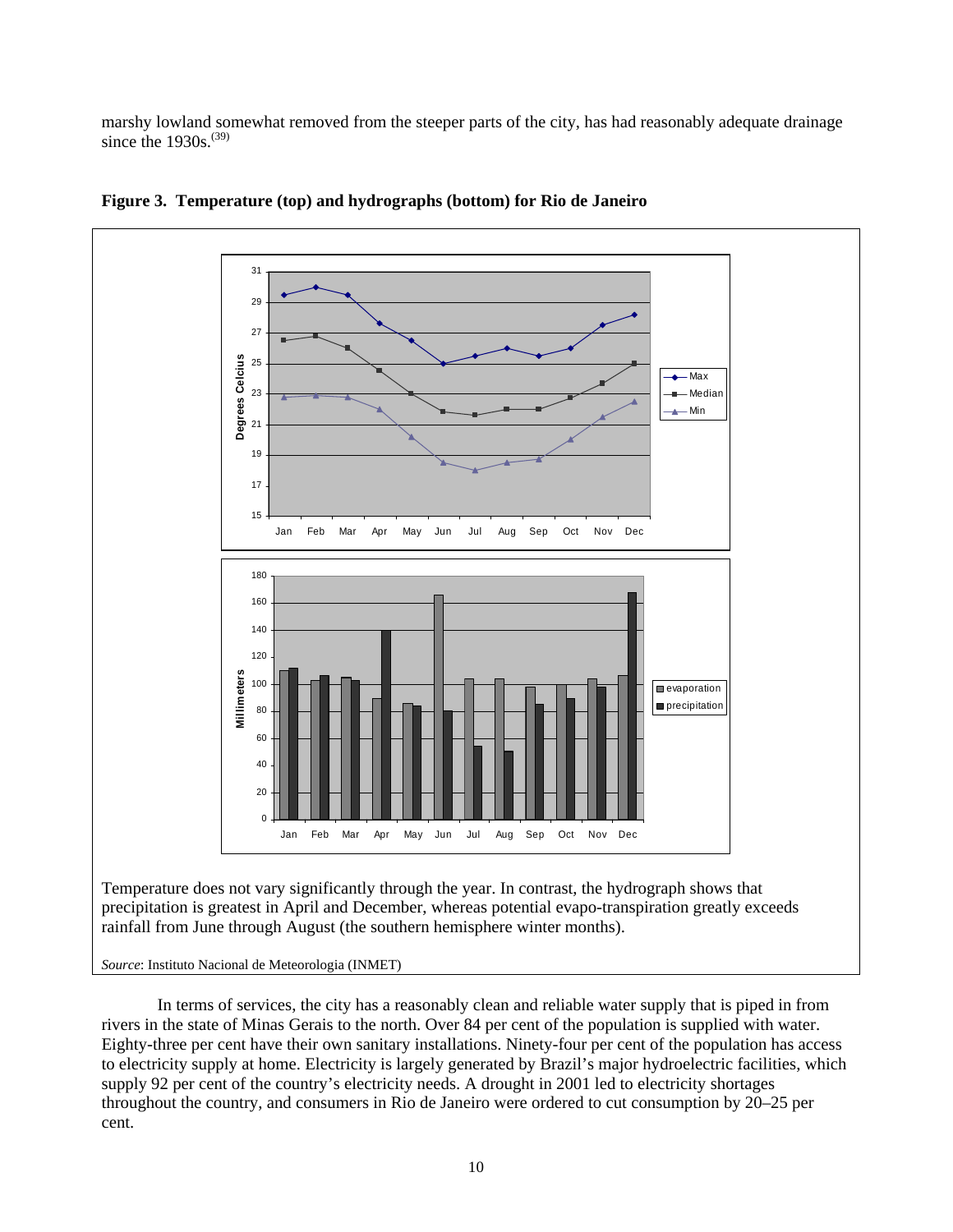Waste disposal is a significant problem. Trash disposal for *favelas* remains haphazard, with some estimates that 5,400 tons per day or more end up in rivers and drainage channels, blocking channels during peak flow.(40) This compares with 7,000 tons per day that end up in city dumps, mostly on the margins of Guanabara Bay. Daily discharges into the bay include 465 tons of organic matter, 68 tons of which receive adequate treatment, and 9.5 tons of oil. The Iguacu and Estrela rivers, which drain the bay's watershed, are often anoxic and produce a strong hydrogen sulfide smell. $(41)$ 

Guanabara Bay is surrounded by a mix of industrial and residential land uses. As the second largest industrial zone in the country, it has 10,000 industries, 10 oil terminals, 12 shipyards and two oil refineries. Petrobras, the Brazilian oil company, has numerous off-shore drilling platforms near Rio, and uses Rio as its primary distribution point. A giant causeway crosses the bay, leading to Niteroi, and two airports are located just above sea level on the margins of the bay.

### iii. Socioeconomic conditions

**Endowments**. Although Rio's product per capita is roughly double the national average, its income distribution is highly skewed. The existence of pockets of extreme poverty side-by-side with some of the most affluent neighbourhoods is characteristic of the city. Rocinhas, among the oldest and largest of Rio's *favelas*, clings precariously to the steep slopes of the Tijuca mountain range just above Gavea, one of the city's wealthiest neighbourhoods. It is estimated that 1.1 million people live in *favelas*, or 20 per cent of the municipality's population.

According to the 2000 census, the population of Rio metropolitan area is 10.9 million, with 5.8 million residing in the municipality.<sup> $(42)$ </sup> Population density in the latter is  $4,640$  persons per square kilometre, but densities in the smaller administrative units of the metro area are between 8,000 and 12,000 persons per square kilometre, indicating that some parts of the city have significant population concentrations. Although rapid population growth of 3.8 per cent was predicted for the 1990s, the recent census figures suggest that the rate may have been slower. Corrêa do Lago notes that the metro area received 758,000 migrants between 1970 and 1980, but that between 1980 and 1991 the number had decreased by 24 per cent to 573,000.<sup>(43)</sup> It is possible that continued declines in migration account for the somewhat lower than expected overall population growth. The 2005 estimated population of the municipality was 6.1 million, a one per cent growth rate between 2000 and 2005.

**Direct coping**. The state of Rio de Janeiro has a 15,000 member Civil Defense, which includes the fire department, emergency medical services, sea rescue services and the community relief department. Brazil's State Environmental Engineering Foundation (FEEMA) is responsible for coastal monitoring and land use zoning in the state. Baptista de Araújo urges more micro-planning for disaster management such as occurred under the Rio Reconstruction Project, which was implemented in the wake of the 1988 floods. In terms of zoning, until recently there was little effort to segregate industrial or waste disposal activities from residential areas. This could result in potential vulnerabilities, particularly should flooding lead to the dispersion of pollutants to surrounding areas. New regulations have been put in place that restrict building in hazard-prone areas and, according to Kreimer et al., "…*major emphasis has been placed … on command and control mechanisms to regulate urban growth*." Efforts to "regularize" *favelas* have also been underway for several years, with various government programmes to undertake cadastral surveys, grant deeds to de facto owners and provide basic infrastructure. These same plans limit the further expansion of *favelas* in flood-prone or steeply sloped areas.

**Indirect coping**. There are several issues that weaken Rio's indirect coping capacity. These include official corruption and political tensions between federal, state and municipal governments; and large migrant communities with low security of tenure, decreasing levels of social cohesion and low levels of education.

Geddes and Ribero Neto write of the widespread corruption during the Collor administration.<sup>(44)</sup> According to them, the weakening of the executive branch's ability to build coalitions and assure the loyalty of supporters in Congress created strong incentives to exchange material benefits (in the form of public works projects) for congressional support. Unfortunately, for those jurisdictions (such as Rio de Janeiro) that had leaders in rival political parties, this led to the denial of federal financing for public works projects and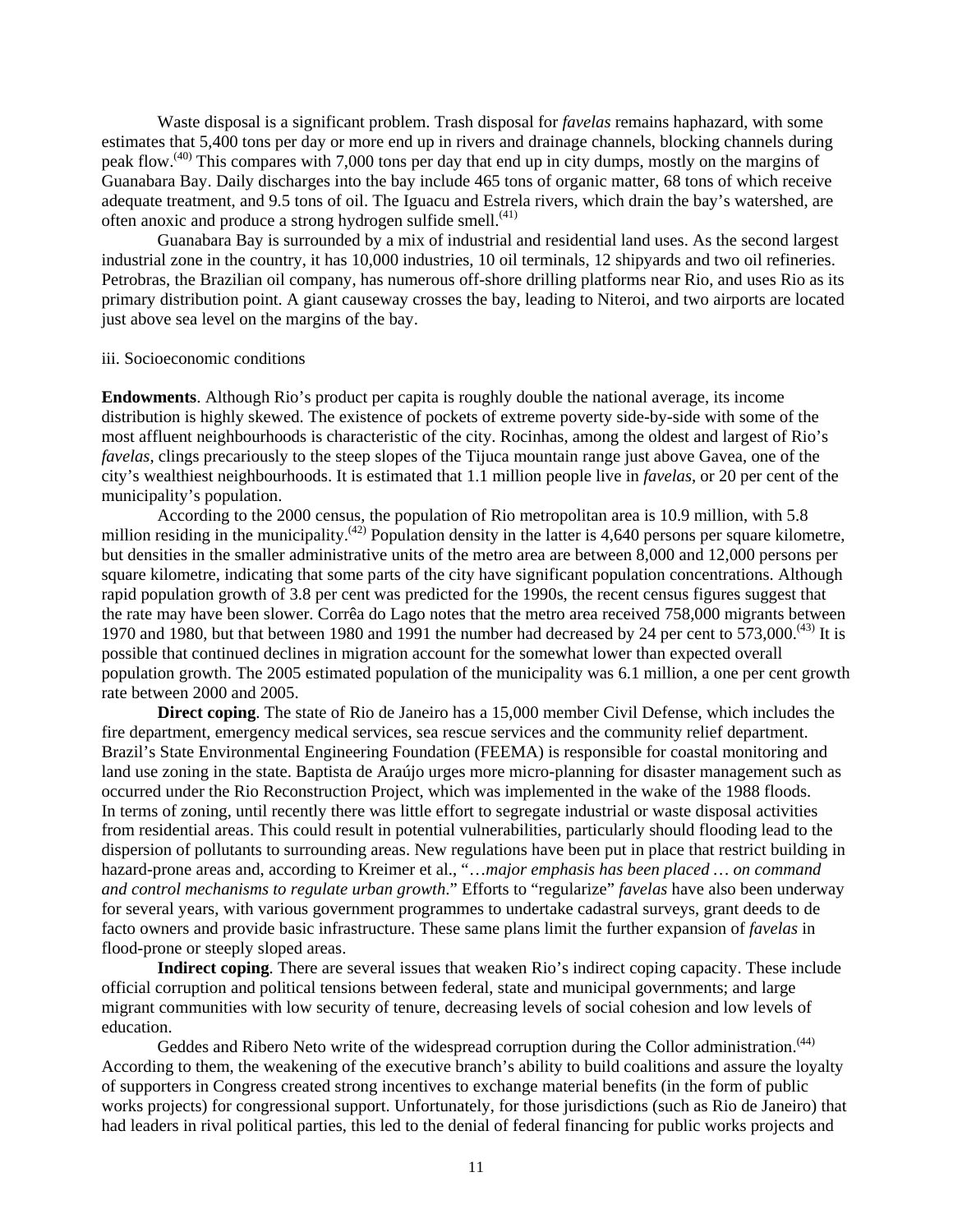even problems in the implementation of disaster relief programmes. Allen describes how political wrangling between federal, state and municipal authorities negatively affected relief and reconstruction efforts after the floods of  $1988$ <sup>(45)</sup> She writes:

> "…political rivalry between state and municipal government, between both of them and the federal government, and even at managerial level within the Caixa Economica Federal, exacerbated problems of project implementation, involving an 18-month delay in starting the reconstruction plan."

However, clearly the political landscape has changed significantly since then, and recent evidence suggests a more cooperative atmosphere.

Rio has a large migrant population from the poorest parts of Brazil's arid northeast region. The fact that many of them do not have personal experience with mudslides or mass wasting may account for their building practices. Migrants move up hillsides in search of new land, consistently eating away at the vegetation cover on the slopes above the *favelas*, despite government efforts to cordon off such areas to prevent further development. Improved local environmental knowledge and an understanding of slope dynamics might cause *favela* dwellers to reconsider such activities.

Rio de Janeiro has invested more than US\$ 600 million in its Programa Favela Bairro to improve access to basic infrastructure, health and education for half a million of its poorest residents.<sup>(46)</sup> In terms of social cohesion, the *favelas* do have some rudimentary organization, including neighbourhood watches and self-improvement societies. However, the level of cohesion has apparently declined over time as the levels of drug-related crime and violence have increased. One observer speaks of the prevalence of young, predatory gangs, which contrasts with the kinds of gangs that, at one time, had a sense of allegiance to *favela* residents, and would even provide protection for their own. $(47)$ 

iv. Likely future climate hazards and overall vulnerability assessment

The Canadian Climate Centre's A2 (business as usual) and B2 (sustainable path) scenarios predict roughly equal average annual temperature increases of  $1.5^{\circ}$ C by 2050 (Figure 2). This increase is about the same as that predicted for Mumbai, but is lower than that for Shanghai. Unlike the other cities, the same approximate  $1.5 \degree$ C increase is predicted across all four seasons. As mentioned earlier, projected precipitation changes are less reliable, although Canadian A2 and B2 scenarios suggest declines of 7 per cent and 2.5 per cent, respectively. Sea-level rise, as mentioned earlier, is predicted to be in the order of 50 centimetres by 2050.

**Potential impacts of precipitation extremes**. Given the potential decreases in precipitation during winter and/or spring, it is likely that these seasons will suffer from increased drought. Summer months may also experience drought, as evapo-transpiration increases due to increased temperatures with no offsetting increases in precipitation. Drought conditions could precipitate two kinds of problem. One is water scarcity, particularly if the droughts extend into the Paraíba River basin in Minas Gerais, from where Rio obtains the majority of its water. The other is electricity shortages, as were recently experienced throughout the country in 2001.

Although average precipitation during the summer rainy season may decline, increases in sea surface temperature and in the severity of El–Niño/Southern Oscillation (ENSO) events could result in periodic flooding of the kind encountered during February 1967, and again in February 1988. The 1967 floods were even more extreme than those in 1988 – 1,985 millimetres fell over two days (83 per cent higher than average annual rainfall).<sup>(48)</sup> Generally, precipitation extremes are expected to increase in severity with climatic change, and these will have adverse impacts on Rio, given that the city already experiences extreme flooding on a 15–20 year basis. Poor neighbourhoods are particularly vulnerable to this kind of flooding; roughly 300 people died and more than 20,000 people were made homeless during each of the floods in 1967 and 1988.

**Coastal/marine issues**. Rio does not suffer from subsidence, so this will not exacerbate sea-level rise. However, should sea-level rise be coupled with more extreme coastal storms, there is significant likelihood of increased beach erosion, which will affect nourishment costs and could ultimately impact the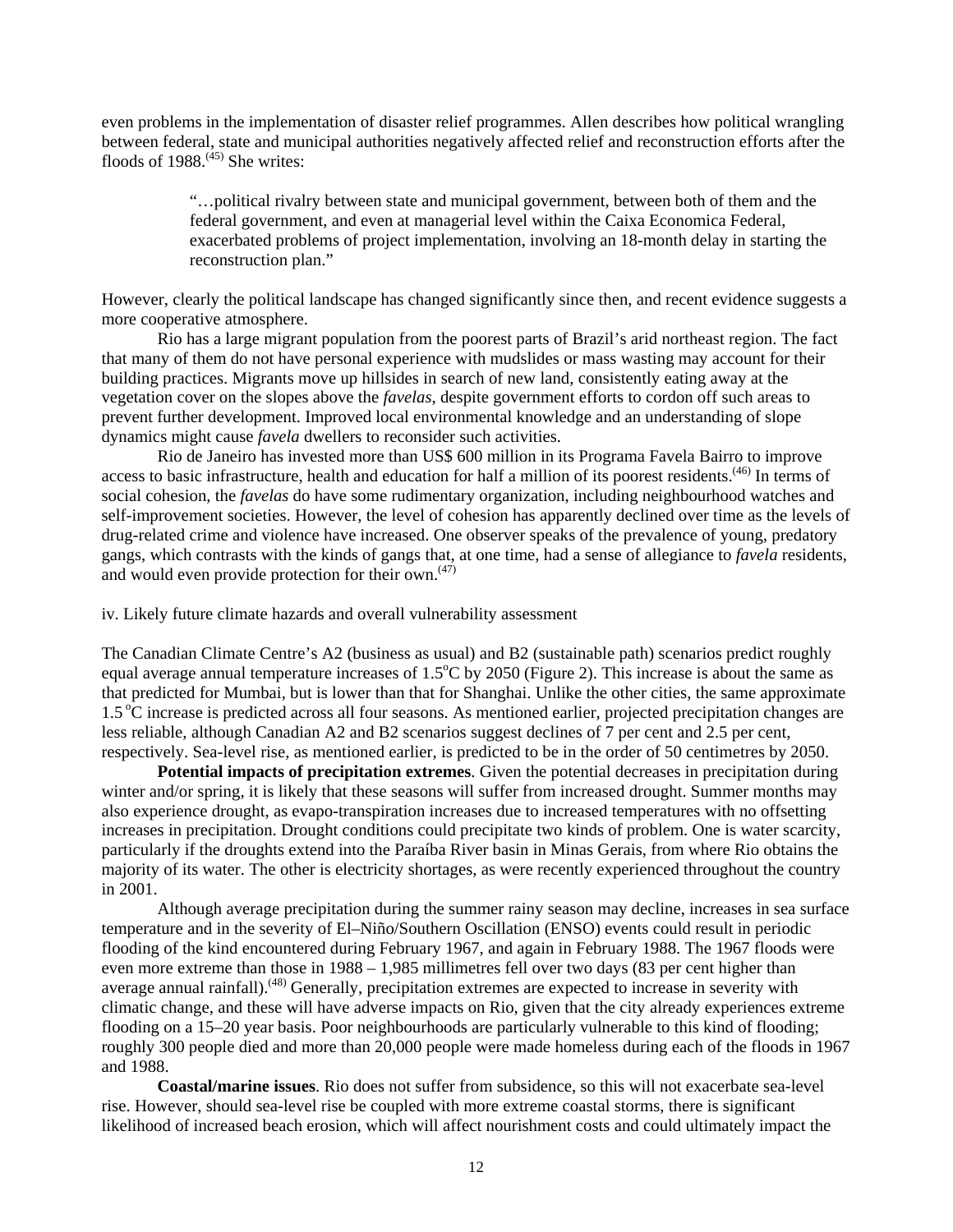tourism sector of the economy.<sup>(49)</sup> However, Muehe indicates that it is unlikely that high-rise apartment buildings in Copacabana and Ipanema will be directly impacted by a rise in sea level of 50 centimetres, even in the event of storm surges.<sup>(50)</sup>

As mentioned above, Guanabara Bay has lost most of its coastal mangroves, and significant portions of coastal marshes have been filled in. The potential for mangroves or marshes to retreat inland with rising sea level is impeded by the concentrated development along the coast. This will reduce the capacity of the few remaining wetlands to act as buffers during storm surges.

Rising water temperatures may precipitate algae blooms in Guanabara Bay, especially if no effort is made to treat discharges into the bay.

**Overall vulnerability**. We find that there are three stress bundles that are particularly troublesome for Rio de Janeiro. Each converges with a particular set of system characteristics to produce vulnerabilities that result from gaps in Rio's socio-ecological system and which do not allow it to withstand, respond or cope effectively with these predicted stress bundles.

Temperature increases come together with drought to put stress on Rio's drinking water supply. In addition, problems with governance exist that could further hinder the city in developing more robust potable water storage and delivery systems. Extreme and unpredictable rainfalls and floods converge with projected sea-level rise to increase stresses which will be difficult for Rio to handle owing to the city's topography (narrow coastal shelf backed by steep mountains subject to mass erosion), poor building conditions, the lack of secure land tenure for a notable portion of the city's population, poverty coupled with large income inequalities, high rates of crime that reduce social trust, and large problems with sanitation systems and sewage disposal.

Lastly, sea-level rise converges with the tourism-based economy of a beach city to create a third stress bundle of great importance to Rio de Janeiro. Because of Rio's characteristically narrow beach, which is backed by steep slopes and mountains, modest increases in sea level will likely magnify sand erosion. In addition, Rio has no dykes or other armaments that could protect the beach from modest sea-level rise, or even from great storm surges. This situation illuminates a gap between the stress bundle and Rio's ability to resist or cope with it. Because of Rio's economic dependence on beach tourism, such damage will likely have reciprocal effects on the economy, thus creating additional stress on the city.

Based on this preliminary assessment, we conclude that Rio suffers from a significant ongoing vulnerability to climate hazards, particularly flooding and landslides. Although civil defense institutions have been set up to cope with natural disasters, underlying structural problems, including political clientelism and spatial segregation based on income, render the city vulnerable to climate hazards. Little in the way of concrete flood protection infrastructure has been set up in the wake of the 1988 floods. It is possible to speak of highly vulnerable sub-populations living in *favelas* and near waterways, and relatively less vulnerable upper classes living in high-rise apartments in locations less susceptible to inundation. At the same time, climatic changes are predicted that will likely increase the severity of intense rainfall events and raise sea level. Although the economy of Rio de Janeiro is relatively robust, significant portions of GDP will be required for relief and reconstruction if floods of the magnitude of 1967 and 1988 are repeated. Unless more concerted efforts are made to prepare for climate hazards, the city will remain vulnerable.

### **c. Shanghai**

Shanghai ("on the sea" in Chinese) is one of the world's largest seaports and a major industrial and commercial centre of the People's Republic of China. It is located at 31°41' latitude north and 121°29' longitude east. Bordering Jiangsu and Zhejiang provinces to the west, Shanghai is washed by the East China Sea to the east and Hangzhou Bay to the south. North of the city, the Yangtze River (or Changjiang) pours into the East China Sea. The municipality covers 6,185 square kilometres, which includes the city itself, surrounding suburbs and an agricultural hinterland. It is also China's most populous urban area, with a 2000 population of more than 16.5 million inhabitants in the municipality and almost 10 million in the city proper.

#### i. Physical environment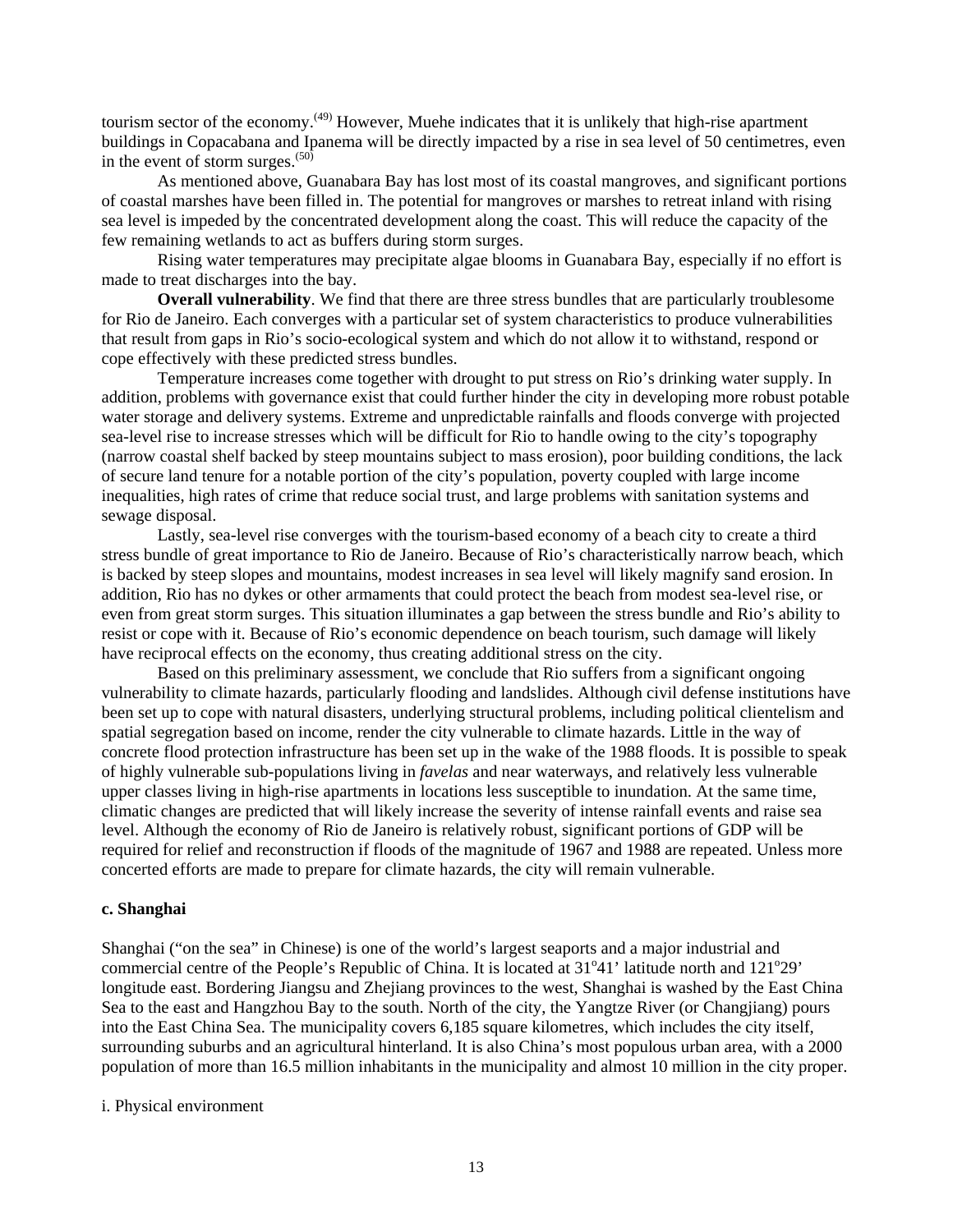With the exception of a few hills in the southwest corner, most of the Shanghai area is flat and is situated on the alluvial plain of the Yangtze River delta. Shanghai's elevation is only 3−5 metres above sea level and averages four metres. There are no high mountains in the surrounding area, and the Jiangshuai and Huabei plains extend northwards. Cold air masses from the north and moist, warm air from the south meet and mix above Shanghai with no topographical hindrance.<sup>(51)</sup>

Geologically, the Shanghai area lies in the northeast section of the southern Changjiang land mass. Since the beginning of the quaternary era, this area has undergone tectonic subsidence and global marine transgressions and regressions. With the exception of the west, where there are several scattered stripped kops (igneous Mesozoic rocks), most of the area is covered by unconsolidated sediments, including fluvial, lacustrine and littoral facies that range in thickness from 100−150 metres in the west to 350−400 metres in the east.<sup>(52)</sup>

Being located at the mouth of the Yangtze River, the Shanghai region is very much the product of riverine and marine processes. The evolution of the landscape has been deeply influenced by local hydrodynamics, especially tidal flows and runoff. The Yangtze is a major river, with a yearly discharge of  $9.24 \times 10^{11}$  cubic metres, and carries an annual sediment load of 4.86 $\times$  10<sup>8</sup> tons. These sediments feed the delta's continued seaward expansion. The basin drains a humid region, with an average annual precipitation greater than  $1,000$  millimetres, rising to  $2,000$  millimetres in certain localities.<sup> $(53)$ </sup>

The Shanghai area experiences a sub-tropical monsoon climate. Frequent summer and autumn typhoons bring not only rainstorms that greatly increase surface runoff, but also cause storm surges in coastal areas. Both significantly modify the geomorphic evolution of the coastal area, as illustrated by typhoon Number 14 that occurred in 1981. This typhoon created high tidal flats while simultaneously strongly scouring middle and low tidal flats along the local coast. Waves produced by strong northeast river mouth winds can also cause significant coastal erosion, which lowers the surface of the tidal flats and promotes shoreline recession.

## ii. Built environment

Shanghai utilizes the uniform system of classifying urban land use and codes, created by the Construction Ministry, to structure different land uses. Typically, the centres of large cities have high population densities. In the central districts of Shanghai, residential land use occupies 30.1 per cent of the area. Good and normal residential quarters (codes R2 and R3) account for 82.4 per cent of this residential land, while high-quality residential quarters (code R1) and poor-quality residential quarters (code R4) represent only 2.7 and 12.6 per cent, respectively.

In the central urban area, there are 13.4 square metres of residential land per person, which equates to a housing density of 74,600 persons per square kilometre. The proportion of land devoted to industrial and warehouse use is 22 per cent.

The Huangpu River is Shanghai's main source of water. There are over 30 waterworks in Shanghai, 11 of which are located in the urban district along the Huangpu River. Five million tons of tap water are supplied to the urban district every day. Each suburban county also has one or two waterworks. Water resources are used in three significant ways in Shanghai, namely industry, agriculture and public water use, in a ratio of 3:6:1. Even in a dry year, such as 1988, consumption was only 12 billion cubic metres, that is, about 19 to 22 per cent of the available water.

One of the serious water resource problems is the over-exploitation of groundwater resources in the surrounding agricultural lands, which has caused significant subsidence.<sup>(54)</sup> Since 1921, groundwater has been exploited on a large scale. Because recharge is slow, the water table has fallen and soil moisture has dropped, leading to compression. During the period 1921−1965, mean subsidence in the city of Shanghai was 1.76 metres, and the highest recorded figure was 2.63 metres. This process of subsidence has encouraged greater intrusion of seawater into Shanghai's waterways, thus decreasing their quality. Since 1965, the level of groundwater exploitation has been reduced, and aquifer-recharging projects have been carried out. As a result, subsidence was reduced to as little as a few millimetres a year; however, since 1984, with the development of new industry in suburban counties, the exploitation of groundwater has increased again, with no adequate control.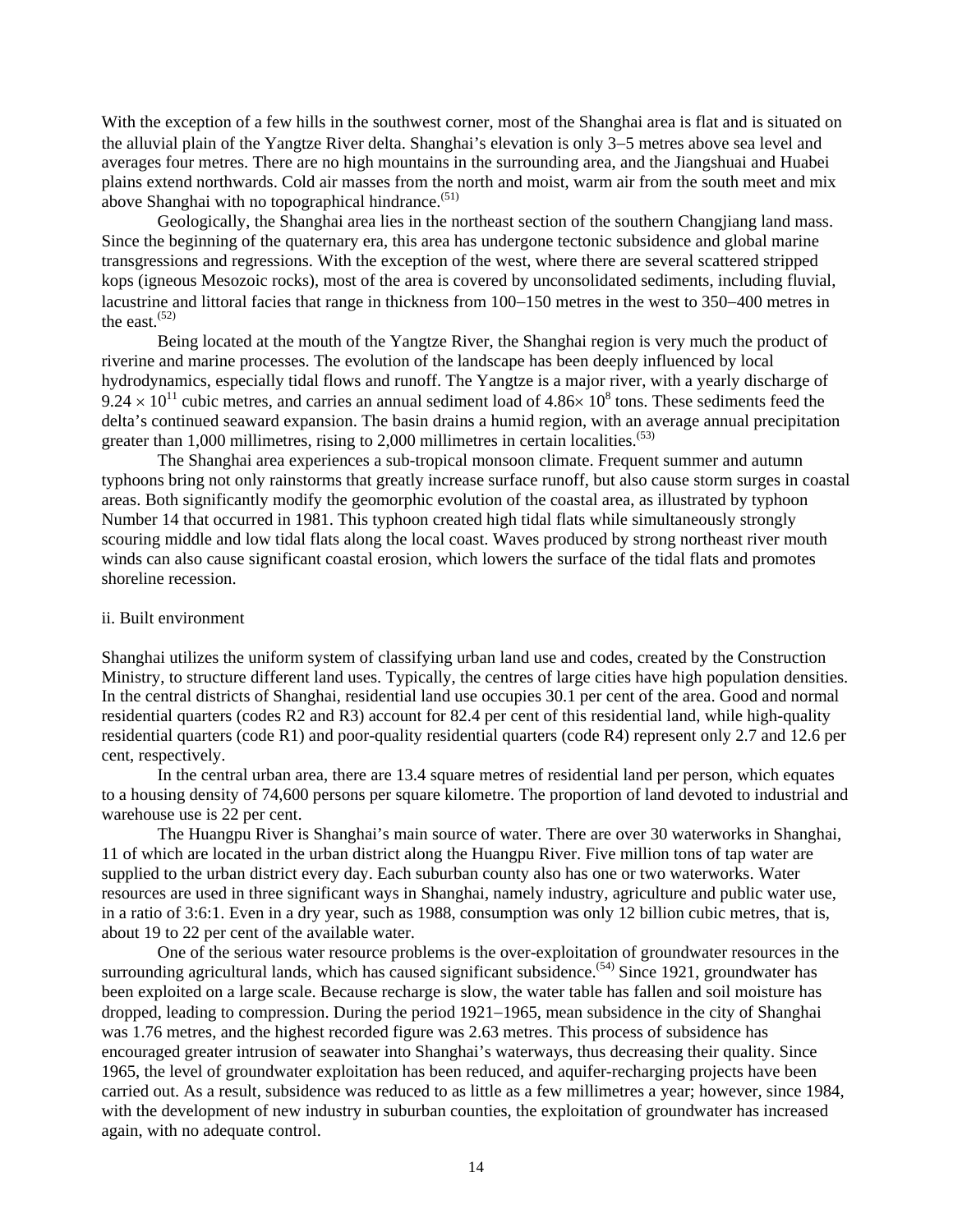#### iii. Socioeconomic conditions

**Endowments**. Shanghai has 9.8 million residents in the city proper and an average residential density of 74,600 persons per square kilometre. Owing to stringent application of the "one child" family planning policy, in 1993 Shanghai was the first area in China to report a negative natural growth rate (births minus deaths). The city registered a negative population growth rate of -1.9 per thousand in 2000, based on a birth rate of 5.3 per thousand and a mortality rate of 7.2 per thousand. However, rapid rates of in-migration more than make up for declining fertility.

Perhaps the biggest single endowment is the city's burgeoning economy, coupled with its preeminent status as China's financial capital. Thus, whatever the threats that may exist in the way of subsidence and sea-level rise, the government of China and the local authorities are likely to make whatever investments are required in order to build coastal defenses.

**Direct coping**. In August 1998, China experienced devastating floods when the Yangtze River overflowed, causing more than 3,000 deaths, affecting 223 million people, displacing 16 million people, flooding 25 million hectares of crop land and causing US\$ 36 billion worth of damage.<sup>(55)</sup> Heavy rainfall in 1999 also caused flooding, although less extensive. This put disaster management institutions to the test.

Shanghai has a Municipal Civil Defense Office, which cooperates with the Public Security and Fire Protection agencies. In addition, 284 streets and counties have civil defense organizations which, in turn, organize communities into volunteer civil defense teams.(56) According to UN Secretary-General Kofi Annan:

> "In China, where extensive disaster control policies have been introduced over the years, the death toll from floods has fallen dramatically. Flooding cost more than 3,000 lives in China in 1998, but similar floods in 1931 and 1954 cost 140,000 and 33,000, respectively. Prevention strategies saved tens of thousands of lives."<sup>(57)</sup>

Among the prevention strategies employed are massive afforestation and reforestation campaigns in the Yangtze River basin to reduce runoff and prevent flooding and landslides, as well as dyke construction.

Although such responses have demonstrated a commitment by national, provincial and municipal authorities to disaster mitigation and preparedness, there are underlying structural impediments to disaster management that are very similar to those found in Mumbai and Rio. These include fragmentation of political authority at central government, provincial and municipal level, and lack of coordination in the areas of environmental policy.(58)

**Indirect coping**. Shanghai's population, at close to 17 million, is largely poor, and is composed of an increasing number of migrants from rural hinterlands. Official statistics do not provide a clear picture of income and wealth distribution, or measures of social cohesion in Shanghai. However, broader trends in China suggest that disparities are increasing in urban areas, that urban unemployment is rising, and that the *hukou* system of household registration is limiting access to benefits.<sup>(59)</sup> While inequalities may be rising and social cohesion may be low in areas settled predominantly by migrants, official efforts have been made to involve citizens in disaster response.

Since 1993, Shanghai's natural population growth has reversed from positive to negative, making it the first provincial region in China to experience this phenomenon. Low birth rates could engender population aging, and a growing elderly population could imply vulnerability to heat stress. High immigration means that the base of the population pyramid is continuously being replenished. As of the 2000 census, 3.8 million migrants resided in the city.

iv. Likely future climate hazards and overall vulnerability assessment

Temperature changes for Shanghai suggest that the city will be the most severely affected of the three cities considered here, with average annual temperature increases of between 2 and  $2.5^{\circ}$ C. This will have an impact on evapo-transpiration and, consequently, on the moisture balance. Temperature changes will also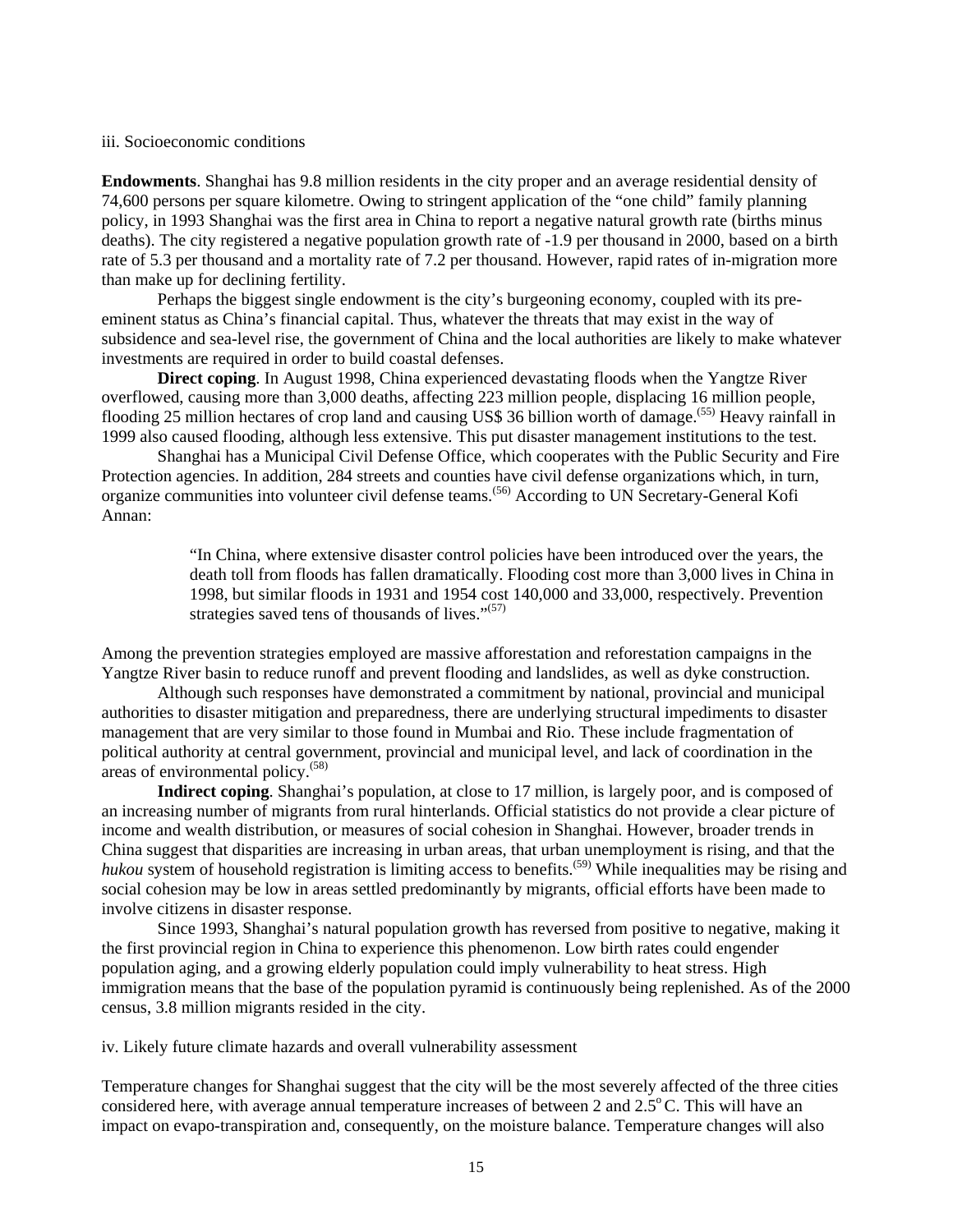likely lead to more severe extra-tropical storms and consequent flooding. However, the greatest issue of immediate concern for Shanghai is flood defenses in response to subsidence, sea-level rise and the likelihood that future extreme precipitation will cause flooding from the Yangtze.

**Overall vulnerability**. As in Mumbai and Rio, recent and severe flooding has tested Shanghai. Perhaps given the magnitude of the city's losses (3,000 dead and 16 million displaced in the Yangtze basin, against 300 dead in Rio), the government appears to be taking a genuine interest in long-term disaster planning. The municipality has also engaged citizens in "volunteer" civil defense networks, which presumably means that citizens know what to do in the event of disaster and are prepared to take action.

Nonetheless, several key bundles of stress converge to create specific vulnerabilities for Shanghai that emerge out of gaps in the city's ability to resist and cope with these stresses. First, sea-level rise along with increasing severity and frequency of heavy rains and floods come together with Shanghai's topography (level and low lying), geology (unconsolidated), land subsidence due to groundwater withdrawal, many wetlands and flood-prone areas, the inability of many buildings to withstand shifting land and water damage due to their poor condition, sanitation and waste disposal systems that are near capacity, and relatively modest income levels. This mix is likely to produce significant vulnerabilities for a large proportion of the city's residents, the city's built infrastructure and the Shanghai region's economy. Second, Shanghai's population is already large and continues to grow rapidly. When this massive trajectory comes together with projected sea-level rise and increasing water use by the city, this exacerbates land subsidence, probably puts greater numbers of people in harm's way from climate hazards and coastal erosion, and places people in greater concentration within areas that are likely increasingly flood prone. This set of circumstances may lead to a diminishing capacity for Shanghai to cope with such stresses because of its burgeoning population on already vulnerable lands, and a greater draw down of groundwater, causing densely populated lands to subside while sea level continues to rise. This could lead to increases in direct mortality, economic downturn and, potentially, large-scale disease outbreaks. On the other hand, as noted above, Shanghai's wealth means the city has a high adaptive capacity. Resources will likely be invested in technological solutions even if such solutions fail to address root causes of vulnerability.

### **IV. DISCUSSION AND CONCLUSION**

The foregoing sections provide a snapshot of vulnerabilities to climate-related hazards in three global cities. Our aim here was not to assess definitively the vulnerability of each of these cities but instead, to apply a selection of data identified by the vulnerability framework in order to better understand multiple, synergistic stresses and perturbations on one side of the equation, and multiple, interacting physical and social characteristics of the exposed human–environment system on the other side. Vulnerabilities that may have been hidden with simple "summations" of stresses when compared with "summations" of vulnerabilities, were instead highlighted with this process.<sup> $(60)$ </sup> A novelty of this paper is that we apply a more traditional approach to vulnerability assessment – using scenario-based models to assess likely climate impacts, or a "top-down" approach – and couple this with more recent advances in vulnerability mapping through "bottom-up" assessments.<sup>(61)</sup> The result is something of a hybrid, which facilitates an understanding of likely future climate impacts while assessing the resilience of the current socio-ecological system in the face of bundles of stresses that are partly related to climate impacts and partly related to fragilities in the system itself.

From a policy perspective, there are few easy prescriptions for reducing vulnerability and better preparing for future climate hazards, at least in the case of the low-income country cities we describe above. Among other things, this may be attributed to the following factors: $(62)$ 

• Disasters are an unequally distributed public "bad" that is more likely to affect poorer, more vulnerable sub-populations with the least political influence. Mitigation measures, by contrast, are a public "good" that require substantial investment and adequately functioning institutions.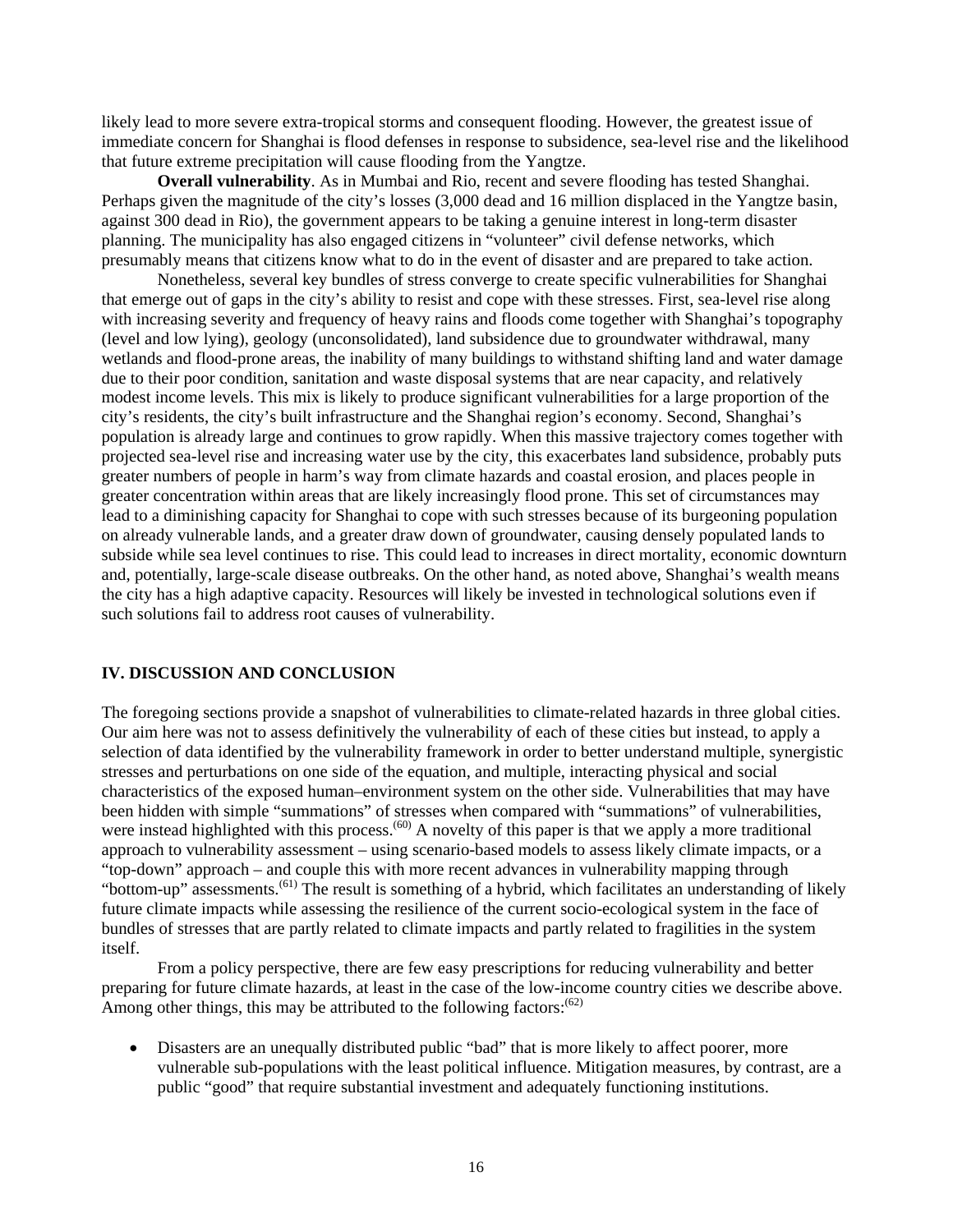- Low tax collection capacity and low incomes constrain the resources available to government to make necessary infrastructural or institutional investments. Government resources themselves may become highly contested through political manoeuvering (as in the case of Brazil).
- The wealthy and more influential classes may simply choose to "exit" from political decisionmaking processes rather than voice their concern over the lack of disaster preparedness. "Exit" means that they opt out of public resources and, instead, choose to invest in their own capability set (e.g. purchasing a well-built home in a safe location, insurance policies, or private education and health care).
- Adaptation measures are difficult to implement because they require long time horizons, whereas politicians typically operate on short-term horizons. Incentives need to be intelligently designed so that politicians, officials and the private sector find it in their interest to build less risk-prone equitable cities.<sup>(63)</sup>
- If vulnerability mitigation/prevention measures are expensive, there may exist a "moral hazard" on the part of state decision makers, as they may assume that the international relief community will come to their assistance in the event of a significant natural disaster. Thus, to act means committing scarce public resources for a medium- or even low-probability future event, whereas to "wait and see" if disaster strikes, and later claim that the disaster could not be foreseen, shifts the financial burden onto international agencies.

The authors do not underestimate in any way the difficulties entailed in preparing adequately for future climate change-related vulnerabilities. Given these political and institutional issues, it is worth considering how communities themselves, through micro-planning or other efforts at collective organization, might develop plans and infrastructure necessary to reduce their vulnerability to natural disasters in contexts in which governments either lack the resources or are unwilling to consider investments in preparedness.<sup>(64)</sup> Many efforts to improve local environments, such as enhanced drainage and improved waste disposal, also reduce vulnerabilities to disasters and their consequences (such as the spread of disease).

l

<sup>3</sup> Socioeconomic Data and Applications Centre (SEDAC), Katrina Hazard Mapping Project, accessed at http://sedac.ciesin.columbia.edu/katrina2005.html; also Dyson, Michael (2006), *Come Hell or High Water: Hurricane Katrina and the Colour of Disaster*, Basic Civitas, New York.

4 CRED (Centre for Research on the Epidemiology of Disasters) (2006), *EM-DAT: The OFDA/CRED International Disaster Database*, CRED, Université Catholique de Louvain (UCL), Brussels.

<sup>5</sup> CRED (Centre for Research on the Epidemiology of Disasters) (2005), "Are natural disasters increasing?" *CRED CRUNCH*, August, CRED, Université Catholique de Louvain (UCL), Brussels.

<sup>6</sup> Easterling, D R, J L Evans, P Y Groisman, T R Karl, K E Kunkel and P Ambenje. (2000), "Observed variability and trends in extreme climate events: a brief review", *Bulletin of the American Meteorological Society* Vol 81, No 3, pages 417−425.

<sup>1</sup> Nicholls, R (1995), "Coastal megacities and climate change", *GeoJournal* Vol 37, No 3, pages 369−379; also Rosenzweig, C and W D Solecki (2001), "Climate change and a global city", *Environment* Vol 43, No 3, April, pages 8−18.

<sup>2</sup> Brockerhoff, M (2000), "An urbanizing world", *Population Bulletin* Vol 55, No 3, September.

<sup>7</sup> Santer, B D, T M L Wigley, P J Gleckler, C Bonfils, M F Wehner, K AchutaRao, T P Barnett, J S Boyle, W Brüggemann, M Fiorino, N Gillett, J E Hansen, P D Jones, S A Klein, G A Meehl, S C B Raper, R W Reynolds, K E Taylor and W M Washington (2006), "Forced and unforced ocean temperature changes in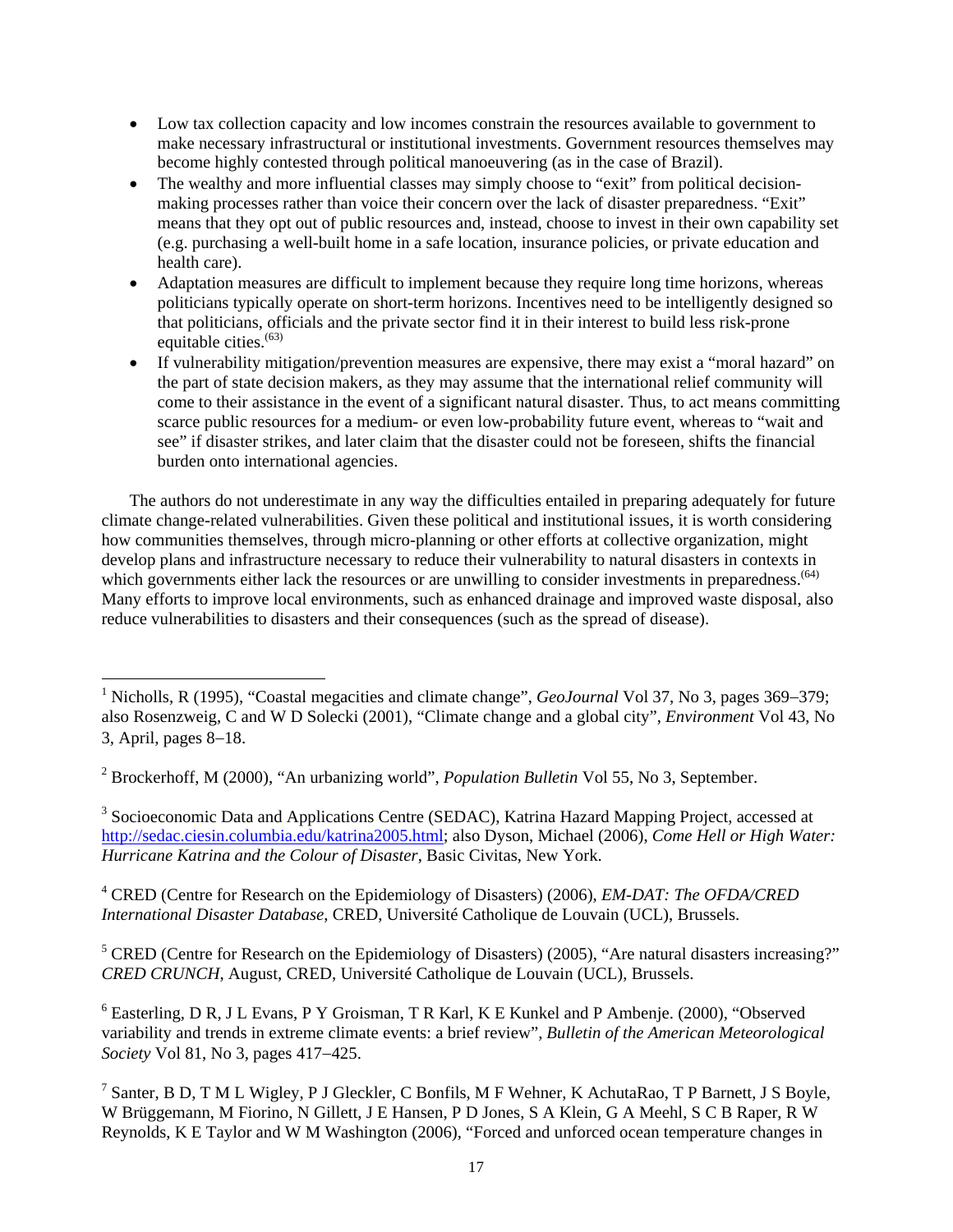-Atlantic and Pacific tropical cyclogenesis regions", *Proceedings of the National Academy of Science* Vol 103, September, pages 13905−13910.

<sup>8</sup> McGranahan, Gordon, Deborah Balk and Bridget Anderson (2006), "Low coastal zone settlements", *Tiempo: A Bulletin on Climate and Development* No 59l; also McGranahan, G, Deborah Balk and Bridget Anderson (2006), "The rising tide: assessing the risks of climate change and human settlements in lowelevation coastal zones, (this volume of *Environment&Urbanization*). The megacities estimate is based on an analysis of Global Rural−Urban Mapping Project data, which define city boundaries based on nighttime lights rather than the contiguously built up "urban agglomeration".

9 Rayner, S and E L Malone (1997), "Zen and the art of climate maintenance", *Nature* Vol 390, November, pages 332–334.

<sup>10</sup> Liverman, D (1990), "Vulnerability to global environmental change", in R E Kasperson et al. (editors), *Understanding Global Environmental Change: The Contributions of Risk Analysis and Management*, The Earth Transformed Programme, Clark University, Worcester MA, pages 27−44. The vulnerability concept has been applied to cities by several authors, including Mitchell, J K (editor) (1999), *Crucibles of Hazard: Megacities and Disasters in Transition*, UN University Press, Tokyo; also Pelling, M (2003), *The Vulnerability of Cities: Natural Disaster and Social Resilience*, Earthscan, London; and Sanderson, D (2000), "Cities, disasters and livelihoods", *Environment&Urbanization* Vol 12, No 2, October, pages 93–102. Multiple definitions and methods for measuring vulnerability have been developed. In particular, see Wisner, B, P Blaikie, T Cannon and I. Davis (2004), *At Risk: Natural Disasters, People's Vulnerability and Disasters*, Routledge, London.

<sup>11</sup> Turner, B L, Roger E Kasperson, Pamela A Matson, James J McCarthy, Robert W Corell, Linsey Christensen, Noelle Eckley, Jeanne X Kasperson, Amy Luers, Marybeth L Martello, Colin Polsky, Alexander Pulsipher and Andrew Schiller (2003), "A framework for vulnerability analysis in sustainability science", *Proceedings of the National Academy of Science* Vol 100, No 3, July, pages 8074−8079.

<sup>12</sup> We utilize Canadian Climate Centre's B2 (emissions reduction) scenario and A2 (business as usual) scenario because these data were readily available from the NASA Goddard Institute for Space Studies, which ran the local temperature change estimates for us. They are generally consistent with B2 and A2 scenarios from the Hadley Centre, GISS and other models.

 $13$  See reference 1, Nicholls (1995).

 $14$  The projected sea-level increase from the melting of land-based glaciers on Greenland alone is 7 metres; should the West Antarctic ice sheet also melt, this would contribute an additional 8 metres. See RealClimate (2006), "How much future sea-level rise? More evidence from models and ice sheet observations", accessed at http://www.realclimate.org/, 26 March 2006.

<sup>15</sup> Bird, Eric C F (1995), "Present and future sea level: the effects of predicted global changes", in Doeke Eisma (editor), *Climate Change Impact on Coastal Habitation*, Lewis Publishers, Boca Raton, Florida.

<sup>16</sup> Bombay First (2006), accessed at http://www.bombayfirst.org/g-statistics.htm, 19 September 2006.

17 Regional Plan for Mumbai Metropolitan Area, 1996−2011, accessed at http://theory.tifr.res.in/bombay/amenities/housing/masterplan.html, 19 September 2006.

18 Wikipedia: Mumbai Suburban Railway, accessed at http://en.wikipedia.org/wiki/Mumbai\_Suburban\_Railway, 19 September 2006.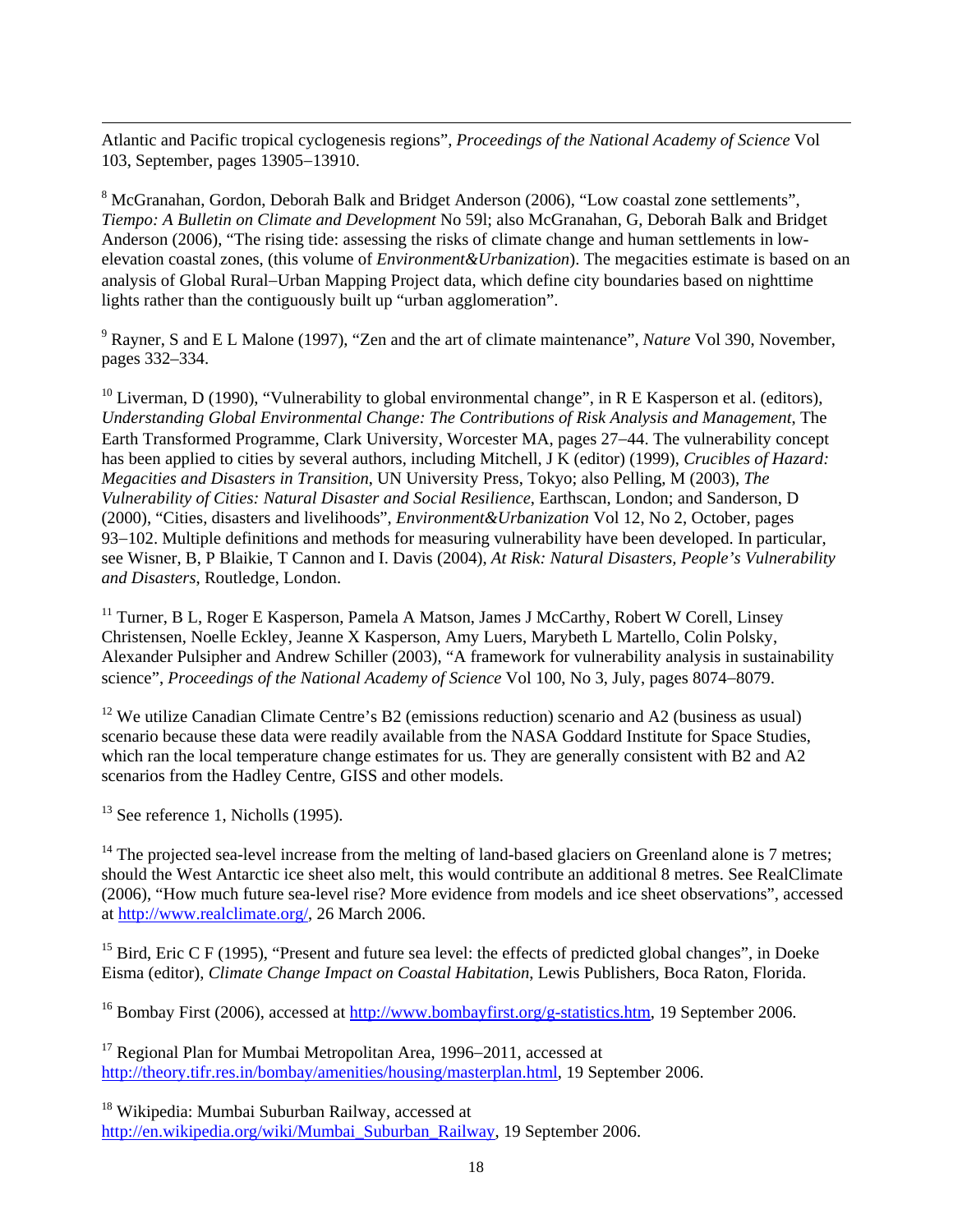<sup>19</sup> TERI (Tata Energy Research Institute) (1996), "The economic impact of a one-metre sea-level rise on the Indian coastline: method and case studies", Report submitted to the Ford Foundation.

<sup>20</sup> World Bank (2006), "From rationing to full service: water and sanitation challenge for Bombay", accessed at http://wbln0018.worldbank.org/oed/oeddoclib.nsf/View+to+Link+WebPages/- 9A7152C54E38F2EE852567F5005D8DD5?OpenDocument, 19 September 2006.

<sup>21</sup> Sharma, V K (2000), "Problems of marine ecosystems and sustainability of coastal cities: a focus on Mumbai, India", *Indian Journal of Environmental Health* Vol 42, No 2, pages 82−91.

 $22$  See reference 21.

-

 $23$  See reference 20.

<sup>24</sup> Bombay Pages, Future Plans for the Water Supply, accessed at http://theory.tifr.res.in/~sgupta/bombay/amenities/water/future.html, 20 November 2006.

 $25$  See reference 20.

26 CIA (Central Intelligence Agency) (2001), *World Fact Book*, Government Printing Office, Washington DC.

<sup>27</sup> See reference 21.

<sup>28</sup> Asia Week, accessed at http://www.asiaweek.com/asiaweek/features/asiacities/ac1999/data/bombay.html, 20 September 2006.

29 Maharashtra State Disaster Management Plan, accessed at http://mdmu.maharashtra.gov.in/pages/State/statedmpShow.php, 20 September 2006.

30 Revi, Aromar (2005), "Lessons from the deluge: priorities for multi-hazard risk mitigation", *Economic and Political Weekly* Vol 40, No 36, September, pages 3911–3916.

<sup>31</sup> UNDP (United Nations Development Programme) (2001), Press Release, accessed at http://www.undp.org.in/NEWS/PRESS/press138.htm, 21 September 2006.

32 UN Millennium Project (2005), *A Home in the City*, Task Force on Improving the Lives of Slum Dwellers, Earthscan, London.

<sup>33</sup> SPARC (Society for the Promotion of Area Resource Centres) (2001), "SPARC and its work with the National Slum Dwellers Federation", accessed at http://www.sparcindia.org/documents/alliance.html, 23 June 2001.

<sup>34</sup> See reference 30.

 $35$  See reference 19.

<sup>36</sup> Personal communication with Professor Dietre Muehe, Department of Geography, Federal University of Rio de Janeiro, 22 August 2001.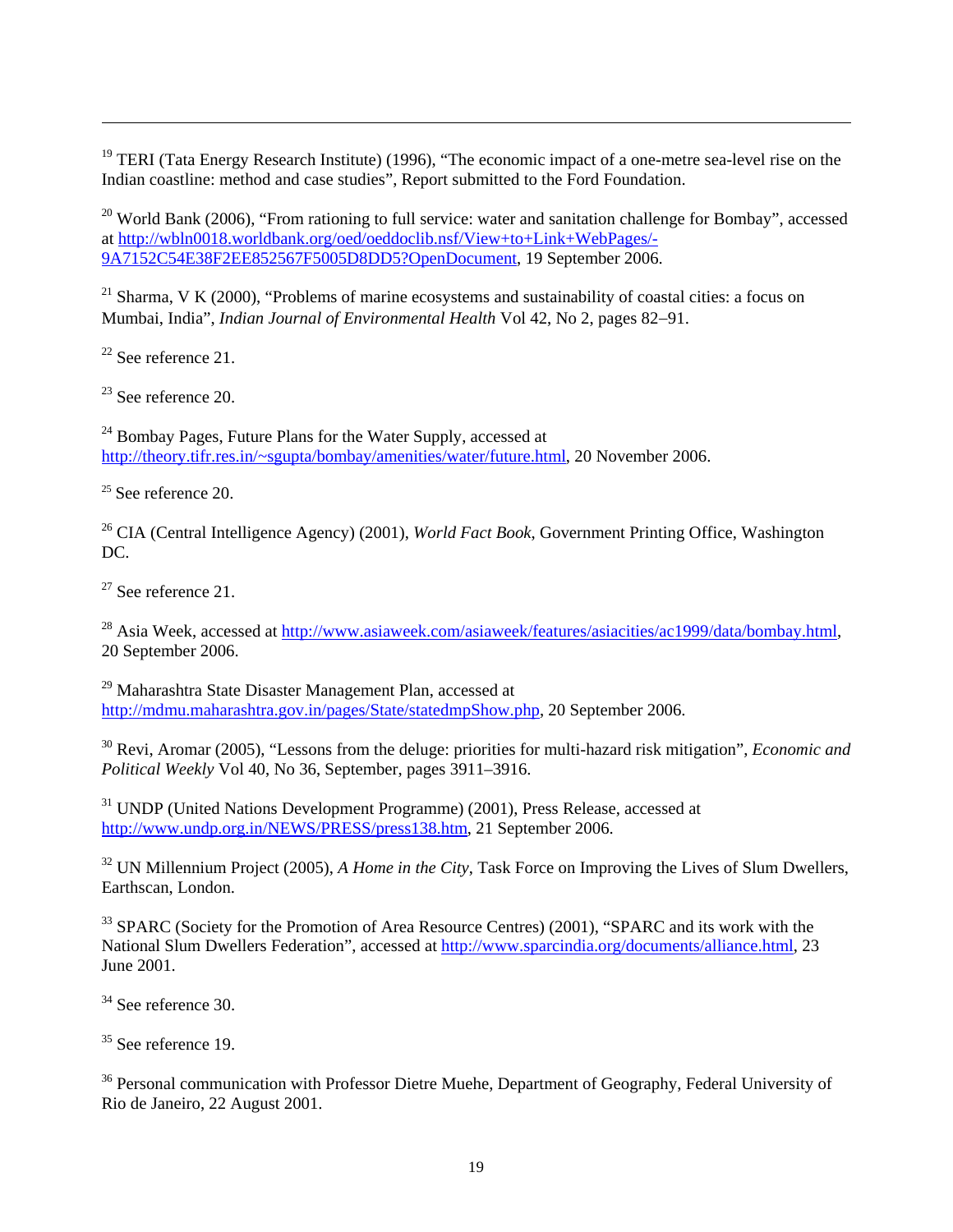<sup>37</sup> "Catarina hits Brazil: South Atlantic hurricane breaks all the rules," UK Meteorological Office, accessed at http://www.metoffice.com/sec2/sec2cyclone/catarina.html, 21 September 2006.

38 Fernandes, E (2000), "The legalisation of *favelas* in Brazil: problems and prospects", *Third World Planning Review* Vol 22, No 2, pages 167−188.

39 Cunha, L R and M Miller Santos (1993), "The Rio reconstruction project: the first two years", in *Towards A Sustainable Urban Environment: The Rio de Janeiro Study*, World Bank Discussion Paper 195, World Bank, Washington DC.

40 Baptista de Araújo, S (1994), "Rio de Janeiro and natural disasters", *STOP Disasters* No 21, September−October, IDNDR Secretariat, Geneva.

<sup>41</sup> Kreimer, A, T Lobo, B Menezes, M Munasinghe, R Parker and M Preece (1993), "Rio de Janeiro – in search of sustainability", in World Bank (1993), see reference 39.

<sup>42</sup> Instituto Brasileiro de Geografia e Estatistica (IBGE), accessed at http://www.ibge.gov.br, 21 September 2006.

43 Corrêa do Lago, L (1999), "Divisão sócio-espacial e mobilidade residencial: reprodução ou alteração das fronteiras espaciais?", Instituto de Pesquisa e Planejamento Urbano e Regional, Universidade Federale do Rio de Janeiro (IPPUR/UFRJ).

44 Geddes, B and A R Neto (1992), "Institutional sources of corruption in Brazil", *Third World Quarterly* Vol 13, No 4, pages 641−661.

<sup>45</sup> Allen, E (1994), "Political responses to flood disaster: the example of Rio de Janeiro", in Ann Varley (editor), *Disasters, Development and Environment*, John Wiley & Sons, Ltd, New York.

46 UN−HABITAT (2006), *State of the World's Cities*, Earthscan, London.

 $47$  Personal communication with D Maimon, President, Association for Support and Incentives to Environmental Management (SIGA), 22 August 2001.

48 See reference 40.

<sup>49</sup> Schnack, E J (1993), "The vulnerability of the East Coast of South America to sea-level rise and possible adjustment strategies", in R A Warrick, E M Barrow and T M L Wigley (editors), *Climate and Sea-level Change: Observations, Projections and Implications*, Cambridge University Press, UK.

<sup>50</sup> See reference 36.

<sup>51</sup> Zhang, C and Y Wang (1998), "The climate of Shanghai", in Harold D Foster, David Chuenyan Lai and Naisheng Zhou (editors), *The Dragon's Head: Shanghai, China's Emerging Megacity*, Canadian Western Geographical Series Vol 34, Western Geographical Press, University of Victoria, Canada, 317 pages

 $52$  Xu, S and J Tao (1998), "The geomorphology of Shanghai", in Foster et al. (1998), see reference 51.

<sup>53</sup> Milliman, J D and R Mei-e (1995), "River flux to the sea: impact of human intervention on river systems and adjacent coastal areas", in Eisma (1995), see reference 15.